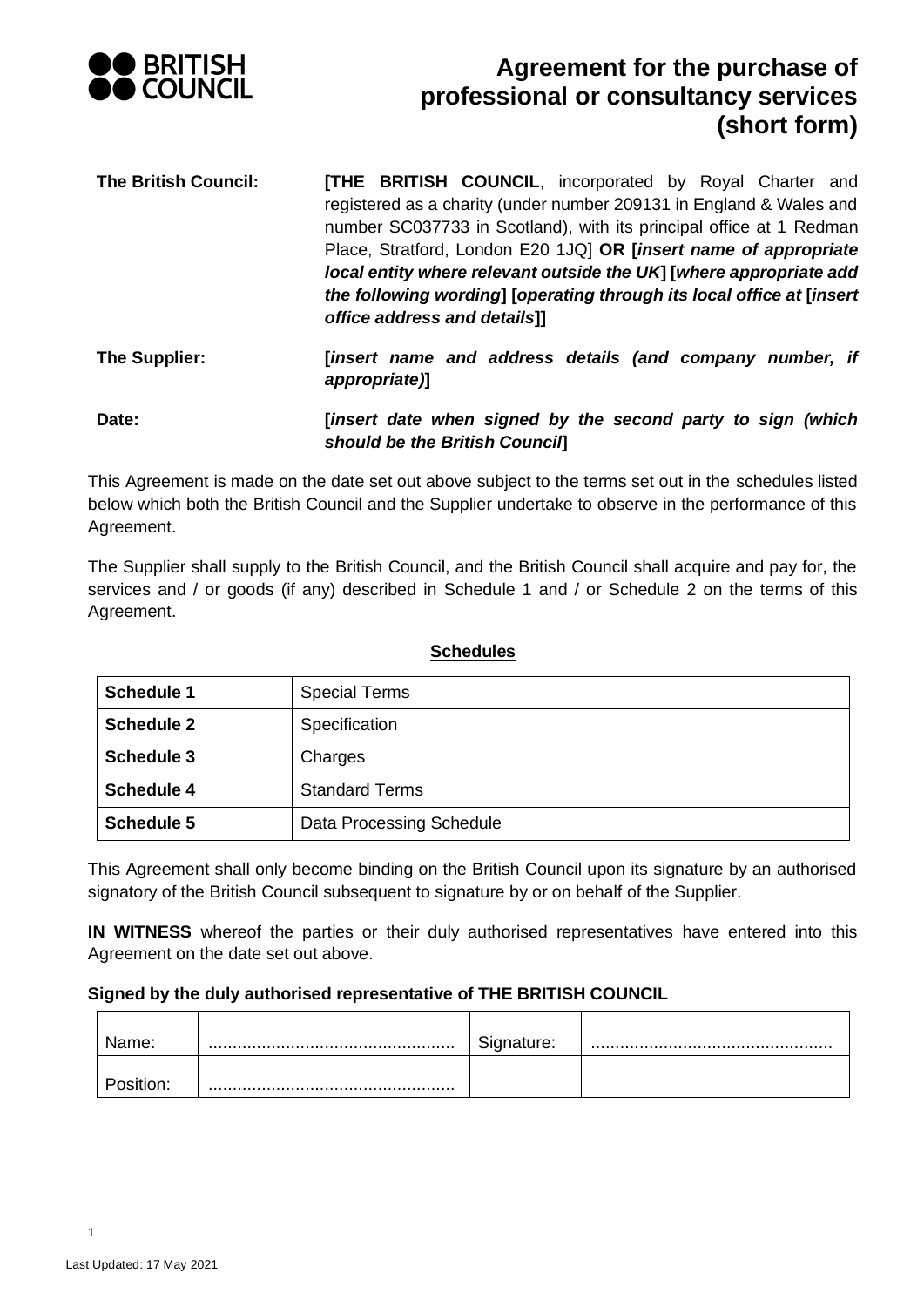# **Signed by [***insert name of Supplier***]**

<span id="page-1-0"></span>

| Name:     | Signature: |  |
|-----------|------------|--|
| `osition: |            |  |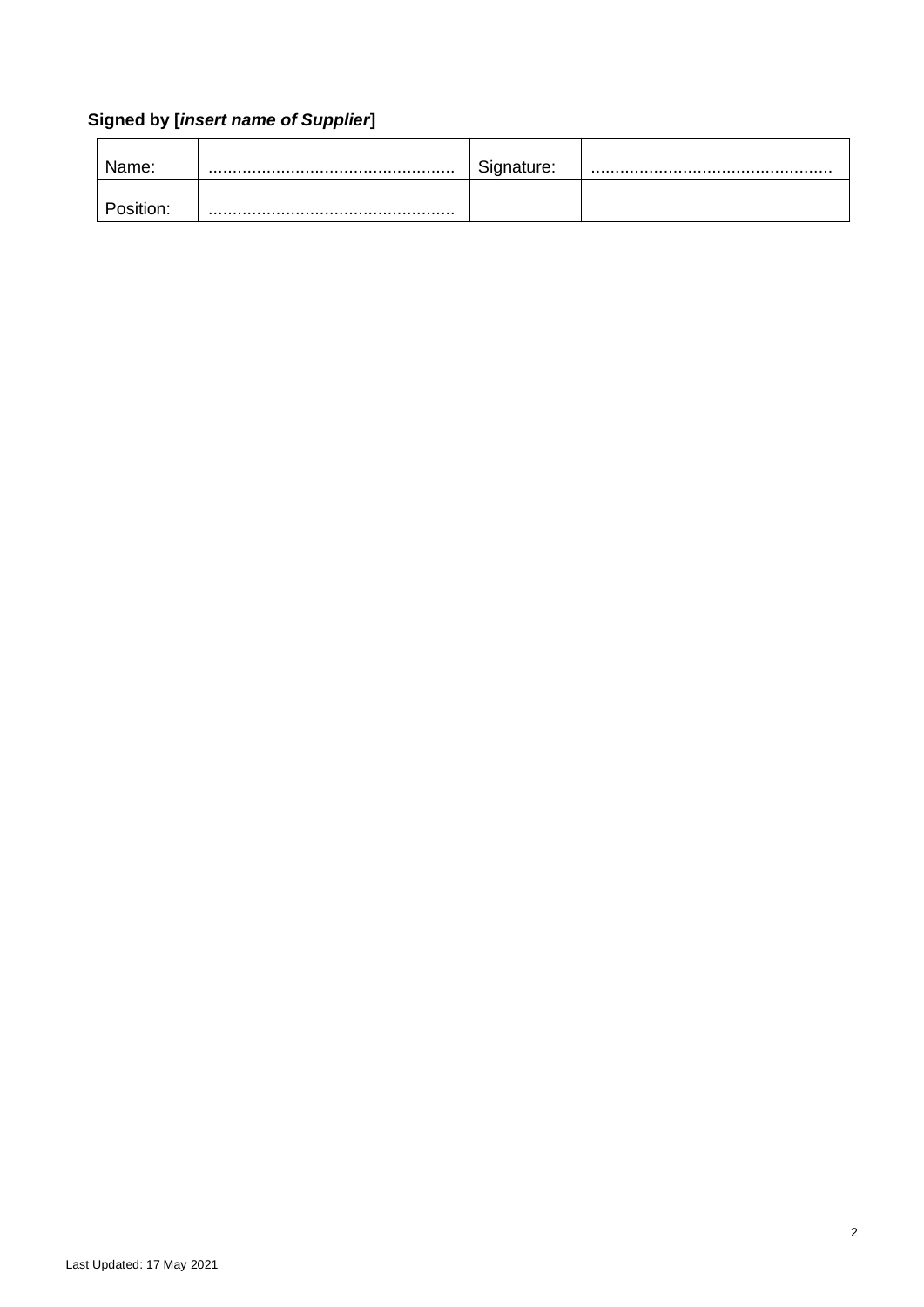# Special Terms

Terms defined in this Schedule 1 shall have the same meanings when used throughout this Agreement.

In the event of any conflict between the terms set out in the various Schedules, the Schedules shall prevail in the order in which they appear in the Agreement.

For the purposes of the provision of the Services and any Goods, the terms of this Agreement shall prevail over any other terms and conditions issued by the British Council (whether on a purchase order or otherwise).

# **1 Commencement Date and Term**

- 1.1 This Agreement shall come into force on **[***insert date***]** and, subject to paragraph [1.2](#page-2-0) below, shall continue in full force and effect until **[***insert date***] OR [***until all Services have been completed and all Goods and / or Deliverables have been delivered to the British Council's satisfaction as set out in Schedule 2 (Specification)***]** (the "**Term**").
- <span id="page-2-0"></span>1.2 Notwithstanding anything to the contrary elsewhere in this Agreement, the British Council shall be entitled to terminate this Agreement by serving not less than **[***insert number of days***]** days' written notice on the Supplier.

# **2 Key Personnel**

# **[***Note: Only use this provision where the British Council has agreed to appoint the Supplier on the basis that the services of certain key individuals will be supplied***]**

2.1 The Supplier shall deploy the following persons in the provision of the Services: **[***insert list***]** (the "**Key Personnel**").

# **3 Working Hours**

3.1 For the purposes of this Agreement "**Working Hours**" and "**Working Days**" shall mean **[***insert relevant working hours/working days details for territory in which Services are to be provided or premises at which Services are to be provided [e.g. 9 a.m. to 5 p.m. local time Monday to Friday OR 10 a.m. to 6 p.m. local time Sunday to Thursday***]]**.

# **4 Supplier's Liability**

# **[***Note: Only use this provision where the British Council has agreed that the Supplier should be allowed to limit its liability***]**

4.1 Subject to the limitation of liability provisions in the Standard Terms (Schedule 4), the total liability of the Supplier to the British Council whether in contract, tort, negligence, breach of statutory duty or otherwise for any direct loss or damage, costs or expenses arising under or in connection with this Agreement shall not exceed **[***insert figure in numbers and words***]** for each claim or instance of liability.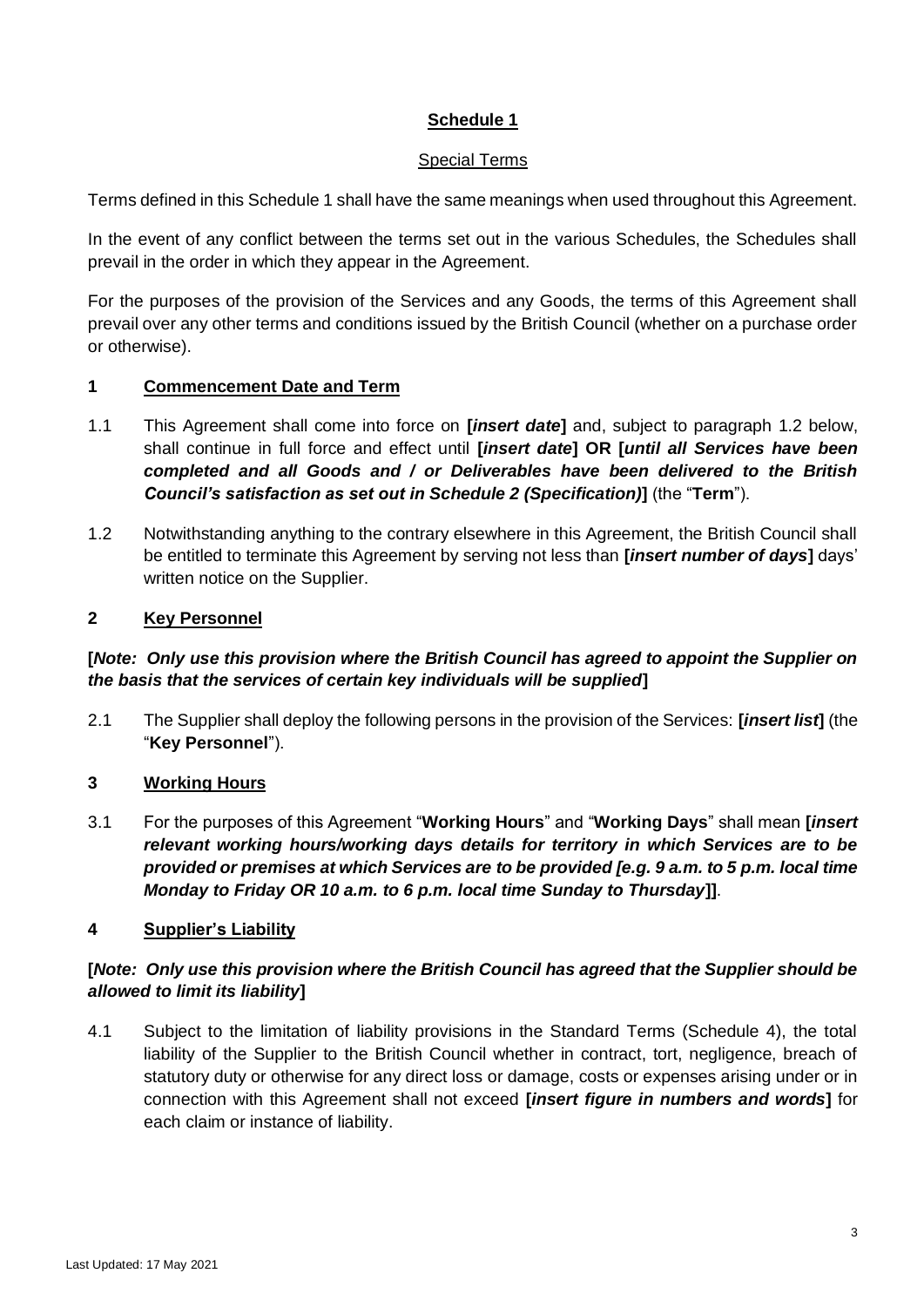# <span id="page-3-0"></span>**5 Service of notices**

5.1 For the purposes of clause [24](#page-24-0) of Schedule 4 notices are to be sent to the following addresses:

| To the British Council                                                   | To the Supplier                                                  |
|--------------------------------------------------------------------------|------------------------------------------------------------------|
| <b>The British Council</b>                                               | [ <i>Insert address</i> ]                                        |
| 1 Redman Place                                                           | [Attention: insert name and job title]                           |
| Stratford                                                                |                                                                  |
| London                                                                   |                                                                  |
| $E20 1$ JO                                                               |                                                                  |
| [Attention: insert name and job title]                                   |                                                                  |
| Email: [ <i>insert email address(es) to</i><br>which notices may be sent | Email: [insert email address(es) to which<br>notices may be sent |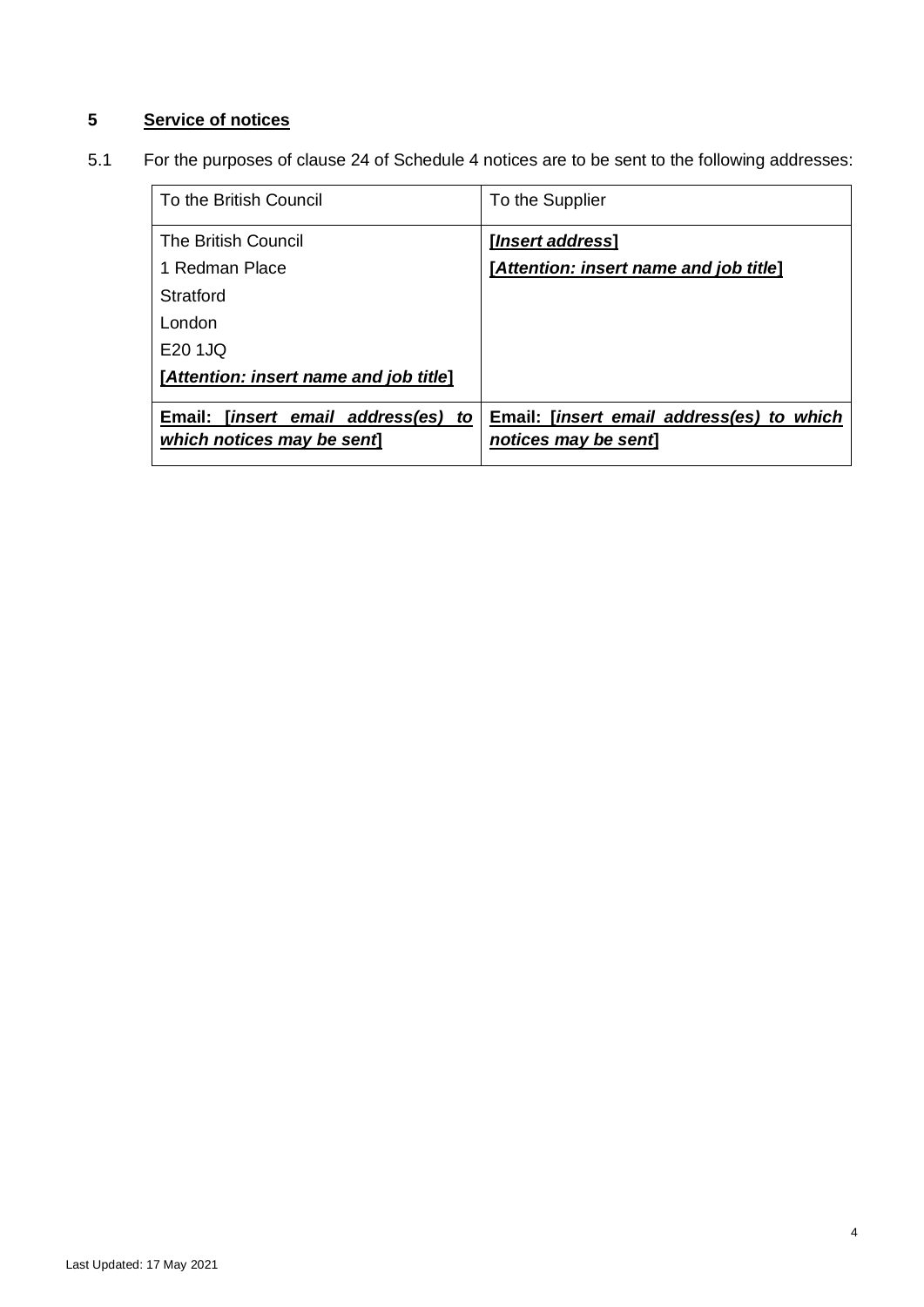**Specification** 

# Services

**[***Insert here definition and specification of the Services. If these are consultancy services, this may include the terms of reference issued by the British Council and/or any end client.***]**

**Goods** 

**[***Insert here definition and specification of the Goods.***]**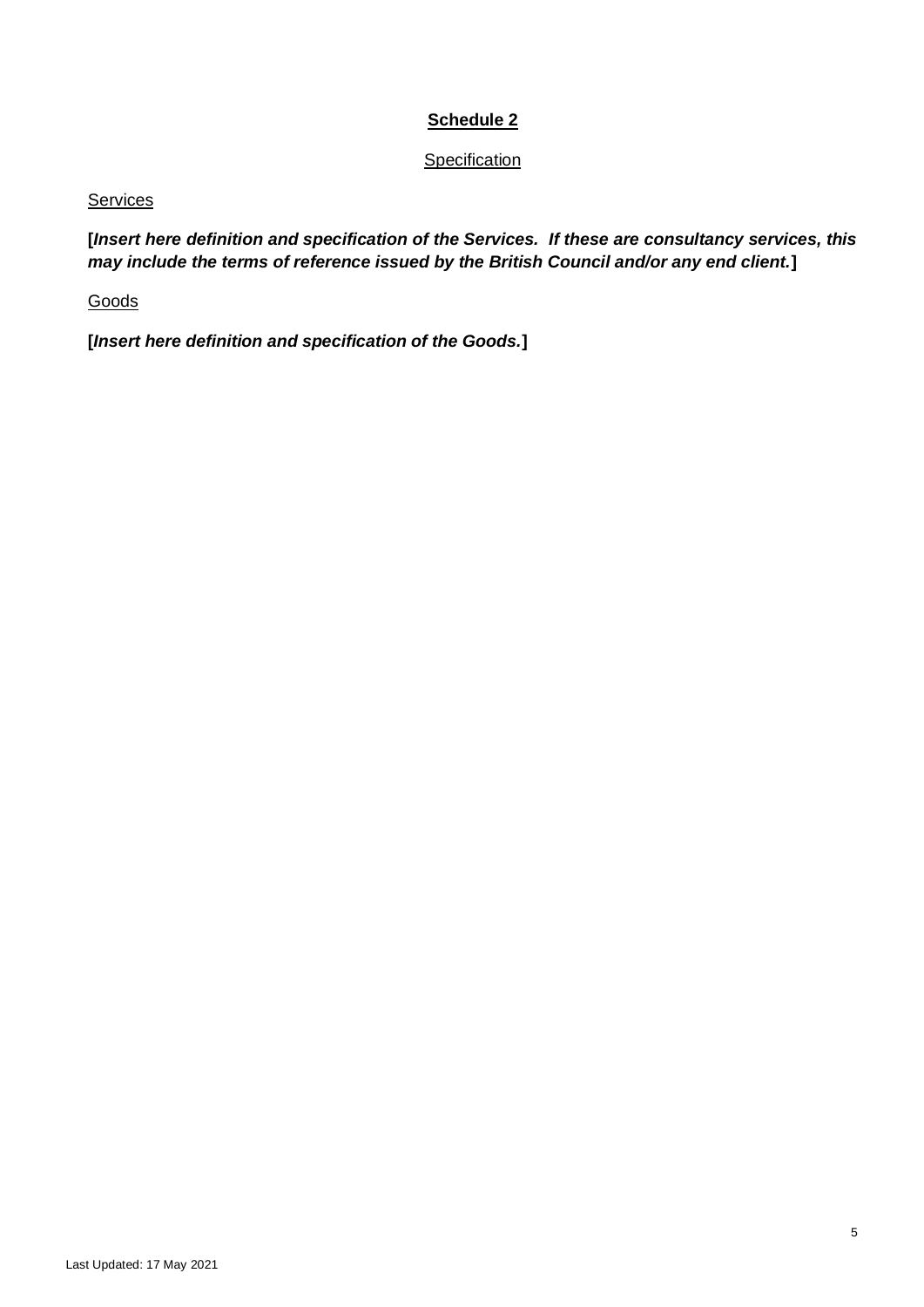#### **Charges**

The Charges for the Services and/or Goods will be **[***insert details***] [***e.g. monthly charge/fixed sum paid against an agreed payment schedule/daily or hourly rates/unit charges/price list for a range of products. If the Agreement is for the provision of consultancy on a daily basis, state the maximum number of days***]**.

# **[***NB: Include details of any agreed expenses***]**.

# **[***Note: The following is an example (relating to the supply of Services) only and can be deleted or adapted as necessary:***]**

**[**The Charges set out above are an all inclusive fee except for those additional expenses specifically referred to below, and covers all preparation, report writing and all other work, which is carried out in **[ ]**. It is expected that the Supplier will meet all costs and expenses necessary to provide the Services under this Agreement, including, but not restricted to: the costs of salaries, bonuses, superannuation medical and travel insurance, insurance for personal possessions or of any fees payable to personnel employed, or engaged by the Supplier. The Charges are also deemed to cover the cost of personal equipment, non-Working Days and all other costs including but not limited to clothing, passports and vaccinations, travel to and from the airport, accommodation costs, overheads and expenses of whatsoever nature that may be incurred except those otherwise specifically provided for in this Agreement.

In addition to the Charges the British Council will reimburse the Supplier for the following expenses incurred as a direct consequence of the engagement, subject to such expenses being agreed with the British Council separately in advance:

Sums equivalent to a housing and subsistence allowance (to cover accommodation, meals, local travel etc) based on a rate of **[ ]** per month in **[ ]** for up to a maximum of **[ ]**, not exceeding **[**  $\qquad \qquad$  **]**.

Sums equivalent to a subsistence allowance (per diem) based on a rate of [ **]** per night for each night (Note: EU contracts count nights spent, not 24 hour periods), spent away from the base of missions, assumed to be in **[ ]**. Costs or per diems will not be paid for any time spent outside **[ ]**, unless agreed separately in writing.

Sums equivalent to a travel allowance to cover excess baggage, medical insurance, visa, international flights, domestic travel between the Supplier's full time place of residence (or that of any applicable Relevant Person) and the airport up to a maximum of **[ ]**, based on the rate of **[ ]** per return Economy flight for up to a maximum of **[ ]** flights, over the life of the project from the Supplier's full time place of residence (or that of any applicable Relevant Person) to **[ ]**. All flights must be in economy class.

The Charges and allowances for the Supplier will be reimbursed by the British Council and are fixed for the duration of the Agreement**]**.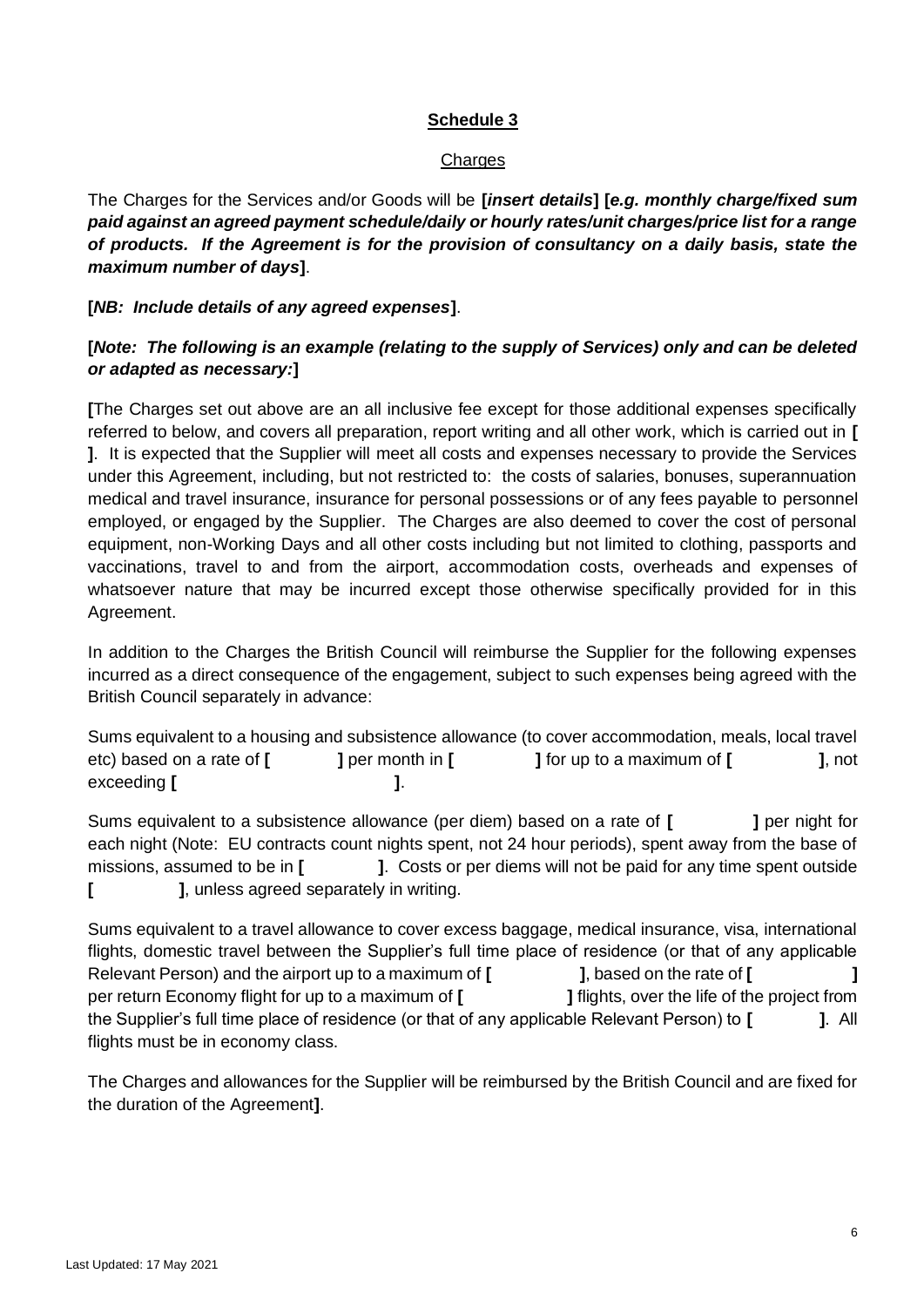# Standard Terms

# **1 Interpretation**

#### 1.1 In this Agreement:

"**Background IPR**" means any Intellectual Property Rights (other than Project IPR) belonging to either party before the Commencement Date or not created in the course of or in connection with the Project;

"**British Council Entities**" means the subsidiary companies and other organisations Controlled by the British Council from time to time, and any organisation which Controls the British Council (the "**Controlling Entity**") as well as any other organisations Controlled by the Controlling Entity from time to time;

"**British Council Requirements**" means the instructions, requirements, policies, codes of conduct, guidelines, forms and other documents notified to the Supplier in writing or set out on the British Council's website at [https://www.britishcouncil.org/partner/international](https://www.britishcouncil.org/partner/international-development/jobs/policies-consultants)[development/jobs/policies-consultants](https://www.britishcouncil.org/partner/international-development/jobs/policies-consultants) or such other web address as may be notified to the Supplier from time to time (as such documents may be amended, updated or supplemented from time to time during the Term);

"**Charges**" means the charges, fees and any other sums payable by the British Council to the Supplier as set out in Schedule 3;

"**Control**" means the ability to direct the affairs of another party whether by virtue of the ownership of shares, contract or otherwise (and "Controlled" shall be construed accordingly);

"**Code**" means the Department of Constitutional Affairs' Code of Practice on the discharge of public authorities' functions under Part 1 of the Freedom of Information Act 2000 (issued under section 45 of that Act) (November 2004) as may be updated or re-issued from time to time and any other relevant codes of practice published by the Department of Constitutional Affairs or its successor bodies;

"**Confidential Information**" means any information which has been designated as confidential by either party in writing or that ought to be considered as confidential (however it is conveyed or on whatever media it is stored) including information which relates to the business, affairs, finances, properties, assets, trading practices, Goods/Services, developments, trade secrets, Intellectual Property Rights, know-how, personnel, and customers of the British Council or the Supplier (as the case may be) and all personal data and sensitive personal data within the meaning of the Data Protection Legislation;

"**Deliverables**" means all Documents, products and materials developed or provided by the Supplier as part of providing the Services;

"**Document**" means (whether in hard copy or electronic format) any document, drawing, map, plan, diagram, design, picture or other image, tape, disk, or other device or record embodying information in any form;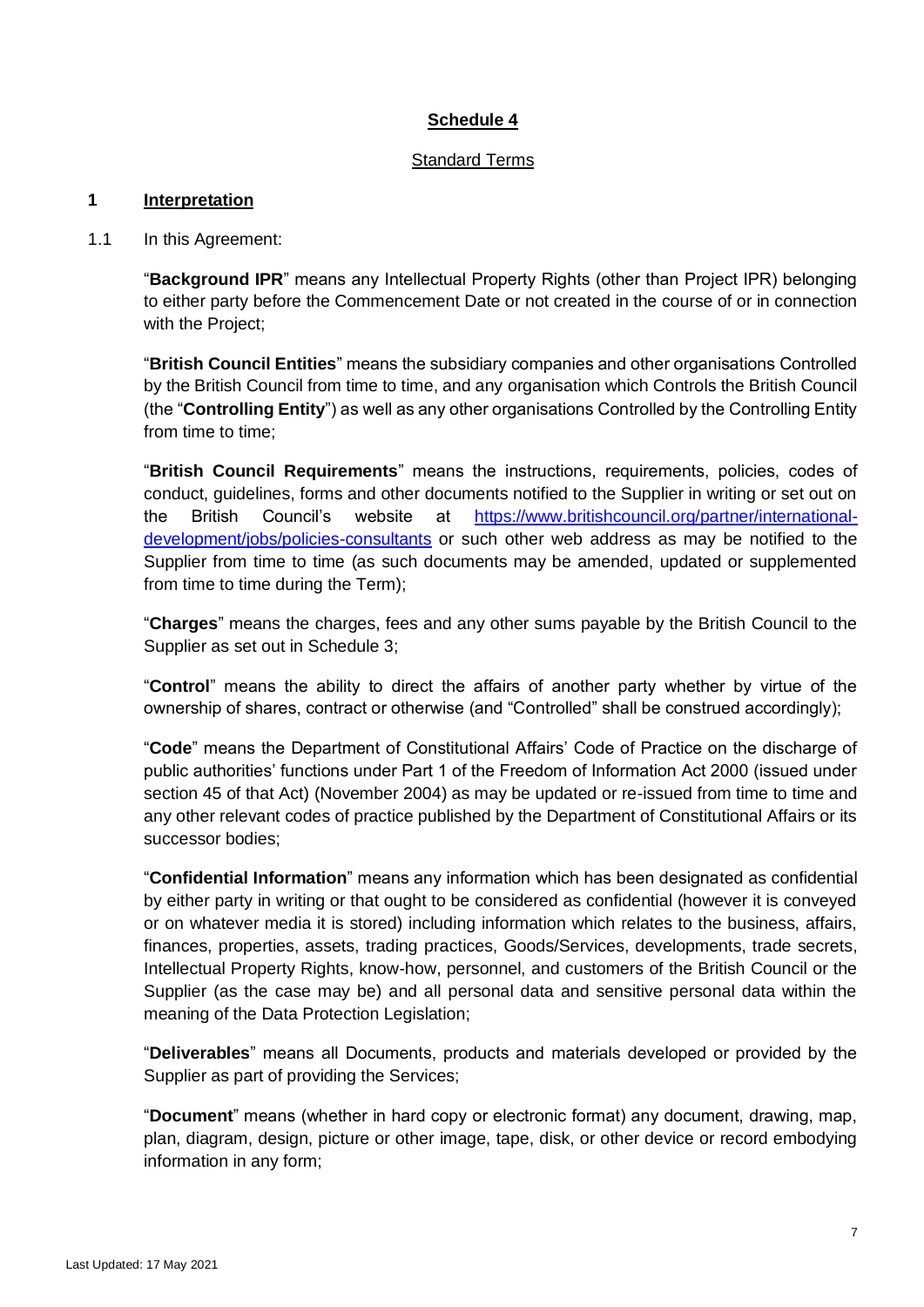"**End Client**" means the end client (if any) in respect of the project in connection with which the Supplier is providing its Services as a sub-contractor;

"**End Client Requirements**" means the specific requirements of the End Client, as notified to the Supplier in writing;

"**Environmental Information Regulations**" means the Environmental Information Regulations 2004;

"**Equality Legislation**" means any and all legislation, applicable guidance and statutory codes of practice relating to diversity, equality, non-discrimination and human rights as may be in force from time to time in England and Wales or in any other territory in which, or in respect of which, the Supplier provides the Services;

"**FOIA**" means the Freedom of Information Act 2000 and any subordinate legislation made under that Act from time to time together with any guidance and/or codes of practice issued by the Information Commissioner in relation to such legislation;

"**Force Majeure Event**" means an act, event, omission or accident beyond the reasonable control of the affected party which was not reasonably foreseeable and which is not attributable to any wilful act, neglect or failure to take reasonable preventative action by that party, including (insofar as beyond such control but without prejudice to the generality of the foregoing expression) strikes, lock-outs or other industrial disputes, failure of a utility service or transport network, act of God, war, riot, civil commotion, malicious damage, volcanic ash, earthquake, explosion, terrorist act, epidemic, pandemic or other spread of infectious disease or the imposition of any measures to prevent the spread of disease, nuclear, chemical or biological contamination, compliance with any law or governmental order, rule, regulation or direction, accident, breakdown of plant or machinery, fire, flood or storm;

"**Goods**" means the goods or products (if any) to be supplied by the Supplier under this Agreement as set out in the Special Terms (Schedule 1) and/or the Specification (Schedule 2);

"**Information Disclosure Requirements**" means the requirements to disclose information under:

- (a) the Code;
- (b) the FOIA; and
- (c) the Environmental Information Regulations;

"**Intellectual Property Rights**" means any copyright and related rights, patents, rights to inventions, registered designs, database rights, design rights, topography rights, trade marks, service marks, trade names and domain names, trade secrets, rights in unpatented know-how, rights of confidence and any other intellectual or industrial property rights of any nature including all applications (or rights to apply) for, and renewals or extensions of such rights and all similar or equivalent rights or forms of protection which subsist or will subsist now or in the future in any part of the world;

"**Premises**" means, where applicable, the premises or location where the Services are to be provided, as notified by the British Council to the Supplier;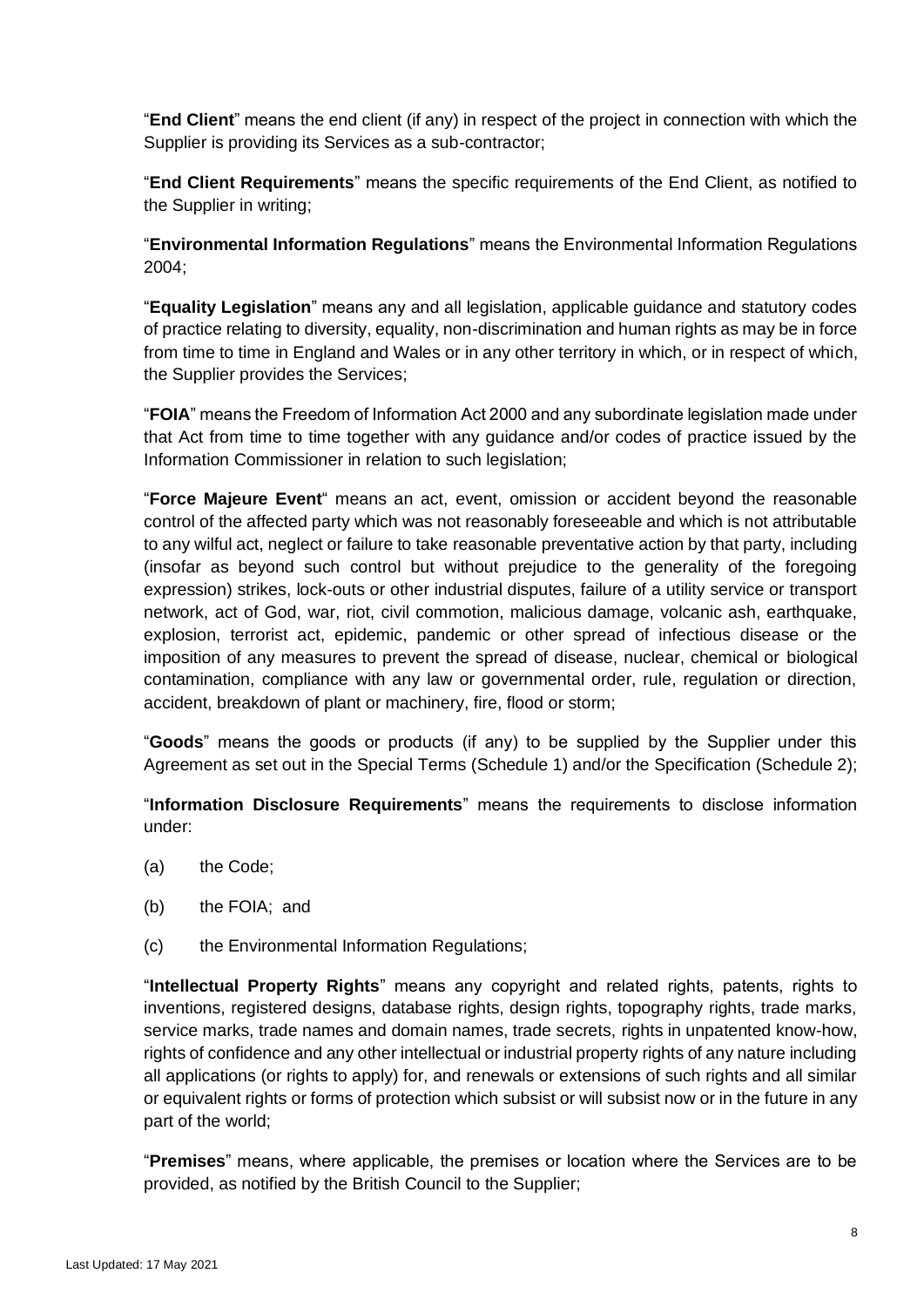"**Project**" means the project in connection with which the Supplier provides its Services as further described in the Special Terms (Schedule 1) and/or the Specification (Schedule 2);

"**Project IPR**" means all Intellectual Property Rights that arise or are obtained or developed by either party, or by a contractor on behalf of either party, in respect of the Deliverables in the course of or in connection with the Project;

"**Relevant Person**" means any individual employed or engaged by the Supplier and involved in the provision of the Services, or any agent or contractor or sub-contractor of the Supplier who is involved in the provision of the Services and includes, without limitation, the Key Personnel (if any);

"**Request for Information**" means a request for information (as defined in the FOIA) relating to or connected with this Agreement or the British Council more generally or any apparent request for such information under the Information Disclosure Requirements;

"**Services**" means the services to be provided by the Supplier under this Agreement as set out in the Special Terms (Schedule 1) and/or the Specification (Schedule 2);

"**Supplier's Team**" means the Supplier and, where applicable, any Relevant Person, and all other employees, consultants, agents and sub-contractors which the Supplier engages in any way in relation to the supply of the Services or the Goods; and

"**Third Party IPR**" means any Intellectual Property Rights not belonging to either party to this Agreement but used by the Supplier in the creation of the Deliverables and/or in the course of or in connection with the Project.

- <span id="page-8-0"></span>1.2 In this Agreement:
	- 1.2.1 any headings in this Agreement shall not affect the interpretation of this Agreement;
	- 1.2.2 a reference to a statute or statutory provision is (unless otherwise stated) a reference to the applicable UK statute as it is in force for the time being, taking account of any amendment, extension, or re-enactment and includes any subordinate legislation for the time being in force made under it;
	- 1.2.3 where the words "include(s)" or "including" are used in this Agreement, they are deemed to have the words "without limitation" following them, and are illustrative and shall not limit the sense of the words preceding them;
	- 1.2.4 without prejudice to clause [1.2.5,](#page-9-0) except where the context requires otherwise, references to:
		- (i) services being provided to, or other activities being provided for, the British Council;
		- (ii) any benefits, warranties, indemnities, rights and/or licences granted or provided to the British Council; and
		- (iii) the business, operations, customers, assets, Intellectual Property Rights, agreements or other property of the British Council,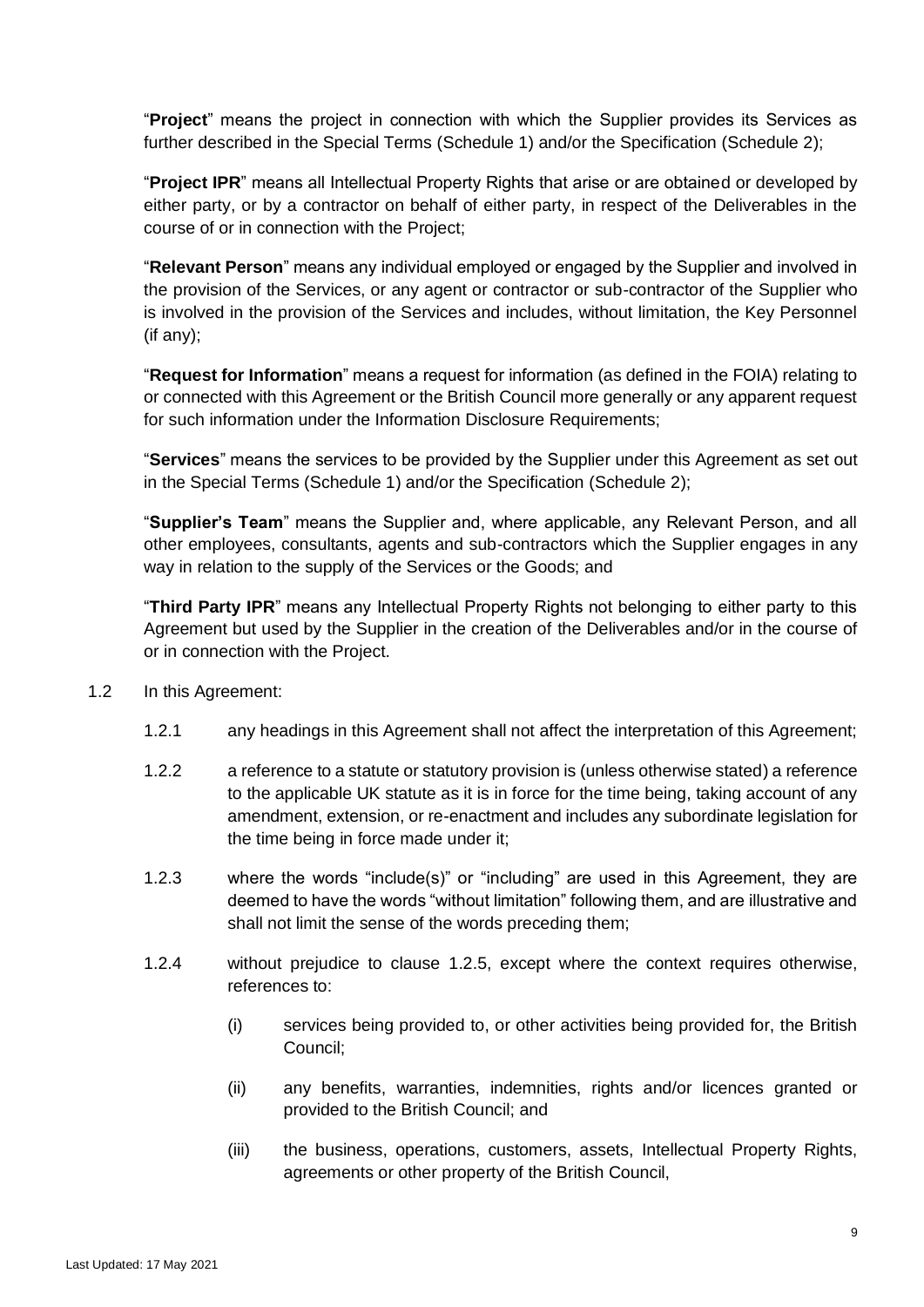shall be deemed to be references to such services, activities, benefits, warranties, indemnities, rights and/or licences being provided to, or property belonging to, each of the British Council and the British Council Entities and this Agreement is intended to be enforceable by each of the British Council Entities; and

<span id="page-9-0"></span>1.2.5 obligations of the British Council shall not be interpreted as obligations of any of the British Council Entities.

# **2 Supplier's Responsibilities**

- 2.1 The Supplier shall:
	- 2.1.1 provide the Services and the Goods and deliver the Deliverables with (i) reasonable skill and care and to the highest professional standards (ii) in compliance at all times with the terms of this Agreement (and, in particular, the Special Terms [\(Schedule 1\)](#page-1-0) and the Specification (Schedule 2)), the reasonable instructions of the British Council and all applicable regulations and legislation in force from time to time. The Supplier shall allocate sufficient resources to enable it to comply with its obligations under this Agreement;
	- 2.1.2 deliver the Goods to the delivery point and on the delivery date as notified to the Supplier (and time shall be of the essence for delivery);
	- 2.1.3 comply with the End Client Requirements (if any) and shall do nothing to put the British Council in breach of the End Client Requirements (if any);
	- 2.1.4 not at any time during the Term do or say anything which damages or which could reasonably be expected to damage the interests or reputation of the British Council or the End Client or their respective officers, employees, agents or contractors;
	- 2.1.5 comply in all material respects with the Data Protection Legislation (or any equivalent legislation in any applicable jurisdiction). The British Council and the Supplier agrees to any reasonable amendment to this Agreement in accordance with variation clause [18](#page-22-0) in order to comply with any statutory amendments, re-enactment or revocation and replacement of current Data Protection Legislation and agree to execute any further documents required for compliance under the Data Protection Legislation in force at that time;
	- 2.1.6 maintain records relating to this Agreement for seven (7) years following the year in which this Agreement terminates or expires and allow the British Council and/or any end client access to those records on reasonable notice and at reasonable times for audit purposes;
	- 2.1.7 obtain the British Council's prior written consent to all promotional activity or publicity and act at all times in accordance with the British Council's reasonable instructions relating to such activity or publicity;
	- 2.1.8 comply with all applicable legislation and codes of practice relating to diversity, equality, non-discrimination and human rights in force in England and Wales and any other territory in which the Services and the Goods are to be provided;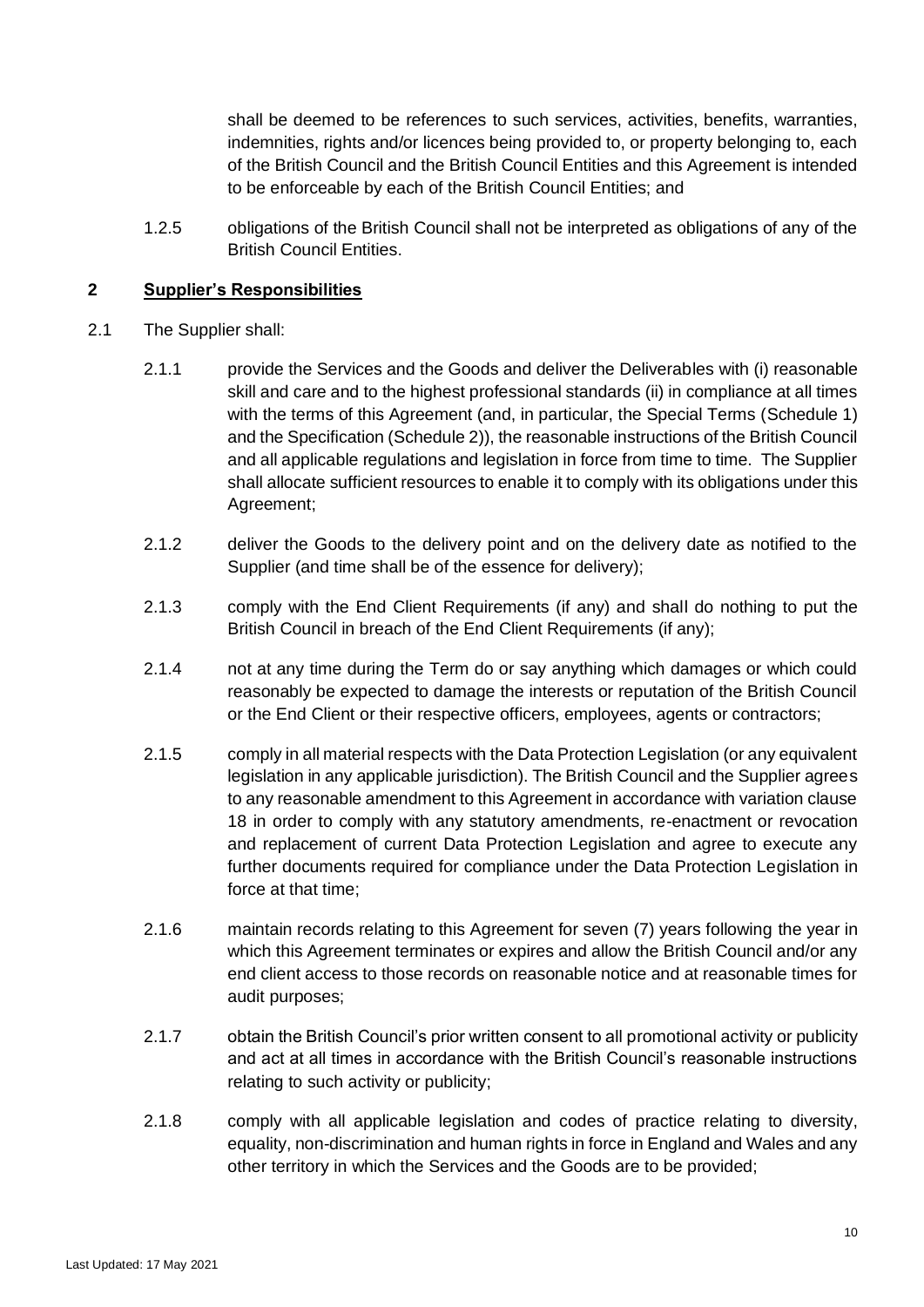- 2.1.9 take out and maintain during the term of this Agreement appropriate insurance cover in respect of its activities under this Agreement and, on request, provide the British Council with evidence that such insurance cover is in place;
- 2.1.10 not, without the British Council's consent, assign or otherwise transfer any of its rights or obligations under this Agreement;
- 2.1.11 be entitled to use such parts of the Premises on a non-exclusive basis as the British Council may from time to time designate as are necessary for the performance of the Services provided that use of the Premises is strictly in accordance with the British Council's reasonable instructions and is to be solely for the purposes of providing the Services;
- 2.1.12 promptly notify the British Council of any health and safety hazards which may arise in connection with the performance of this Agreement, take such steps as are reasonably necessary to ensure the health and safety of persons likely to be affected by the performance of the Services and notify the British Council of any incident occurring on the Premises or otherwise in connection with the provision of the Services which causes or could give rise to personal injury;
- 2.1.13 comply with, and complete and return any forms or reports from time to time required by, the British Council Requirements; and
- 2.1.14 use its reasonable endeavours to ensure that it does not become involved in any conflict of interests between the interests of the British Council and/or the End Client and the interests of the Supplier itself or any client of the Supplier, and shall notify the British Council in writing as soon as is practically possible of any potential conflict of interests and shall follow the British Council's reasonable instructions to avoid, or bring to an end, any conflict of interests. In the event that a conflict of interests does arise, the British Council shall be entitled to terminate this Agreement on immediate written notice.
- 2.2 Where the Supplier is not an individual, it shall provide one or more Relevant Person(s) to provide the Services and shall procure that such Relevant Person(s) comply with the terms of this Agreement to the extent that such terms are applicable to such Relevant Person(s). Notwithstanding the deployment of any such Relevant Person(s), the Supplier shall remain wholly liable to the British Council and shall be responsible for all acts and omissions (howsoever arising) in the performance of the Services. The British Council may, in its discretion, require the Relevant Person(s) to enter into direct undertakings with the British Council including, without limitation, with regard to confidentiality and intellectual property.
- 2.3 The Supplier warrants that the Goods shall: (a) conform to the Specification in Schedule 2; (b) be of satisfactory quality (within the meaning of the Sale of Goods Act 1979, as amended) and fit for any purpose held out by the Supplier or made known to the Supplier by the British Council; (c) be free from defects in design, material and workmanship and remain so for 12 months after delivery; and (d) comply with all applicable statutory and regulatory requirements.
- 2.4 Risk and title in the Goods delivered to the British Council shall pass to the British Council on delivery.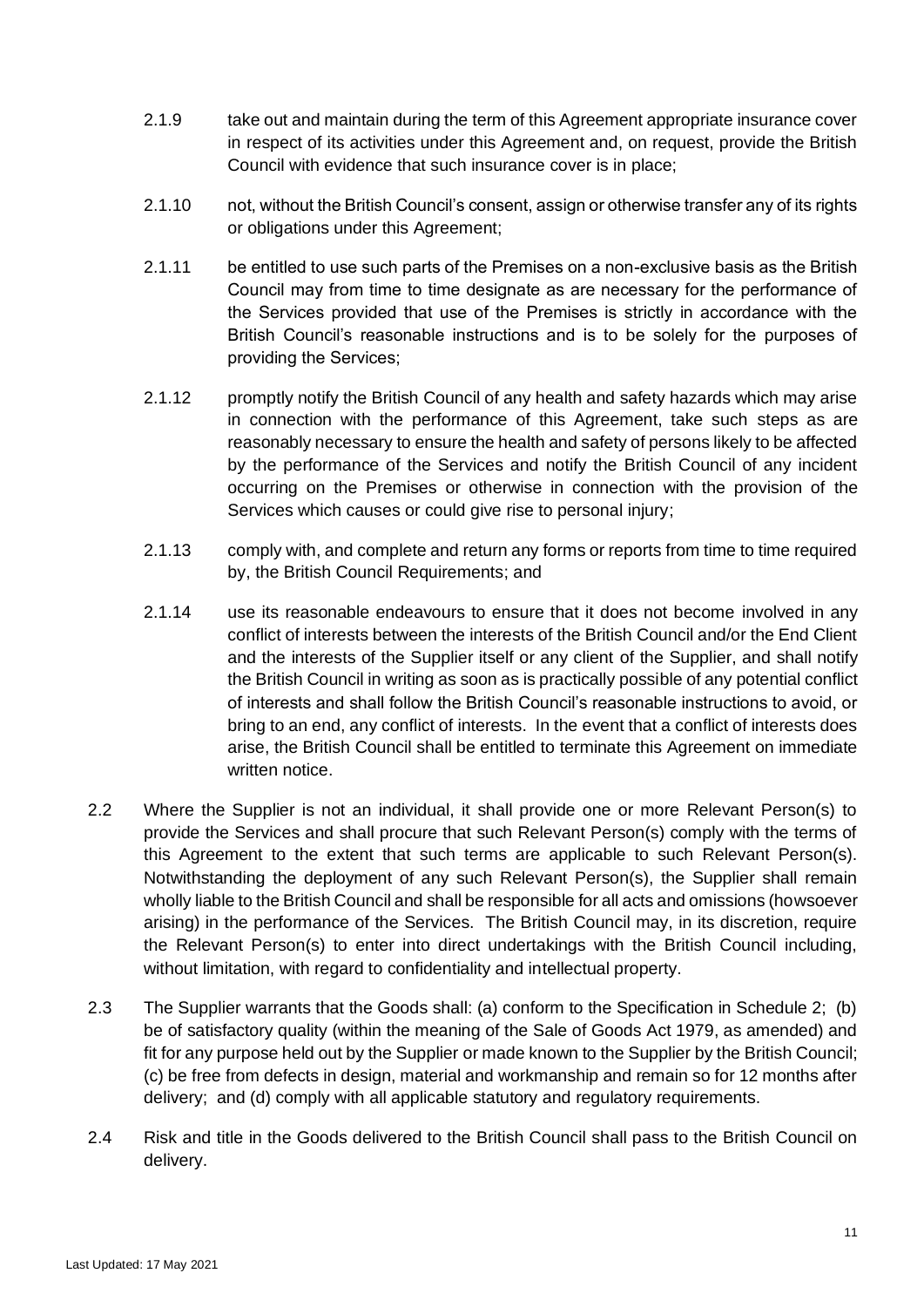# **3 Status**

- 3.1 The relationship of the Supplier to the British Council will be that of independent contractor and nothing in this Agreement shall render the Supplier or any Relevant Person an employee, worker, agent or partner of the British Council and the Supplier shall not hold itself out as such.
- 3.2 This Agreement constitutes a contract for the provision of services and not a contract of employment and accordingly the Supplier shall be fully responsible for and shall indemnify the British Council for and in respect of payment of the following within the prescribed time limits:
	- 3.2.1 any tax (including, without limitation, VAT), National Insurance contributions or similar impost or payment of a fiscal nature arising from or made in connection with either the performance of the Services, or any payment or benefit received by the Supplier in respect of the Services; and
	- 3.2.2 any liability for any employment-related claim or any claim based on worker status (including reasonable costs and expenses) brought by the Supplier (or, where applicable, any Relevant Person) against the British Council arising out of or in connection with the provision of the Services, except where such claim is as a result of any act or omission of the British Council.

# **4 Price and Payment**

- 4.1 Unless stated otherwise, the Charges are exclusive of value added tax (VAT) or any equivalent sales tax in any applicable jurisdiction.
- 4.2 Unless stated otherwise, the Supplier shall invoice for the Charges monthly in arrears and all such invoices shall be accompanied by a statement setting out the Services and/or Goods supplied in the relevant month in sufficient detail to justify the Charges charged.
- 4.3 Subject to clause [4.4](#page-11-0) below, the British Council shall, unless agreed otherwise by the parties in writing, pay each of the Supplier's valid and accurate invoices by automated transfer into the Supplier's nominated bank account no later than 30 days after the invoice is received.
- <span id="page-11-0"></span>4.4 Where there is an end client, the British Council shall not be obliged to pay any invoice to the extent that it has not received payment relating to that invoice from the end client.
- 4.5 If the British Council fails to pay any sum properly due and payable (other than any sum disputed in good faith) by the due date for payment, the Supplier may charge interest on the amount of any such late payment at the rate of 4% per annum above the official bank rate set from time to time by the Bank of England. Such interest will accrue from the date on which payment was due to the date on which payment is actually made. The parties hereby acknowledge and agree that this rate of interest is a substantial remedy for any late payment of any sum properly due and payable
- <span id="page-11-2"></span><span id="page-11-1"></span>4.6 Where the Supplier enters into a Sub-Contract, the Supplier shall:
	- 4.6.1 pay any valid invoice received from its subcontractor within 30 days following receipt of the relevant invoice payable under the Sub-Contract; and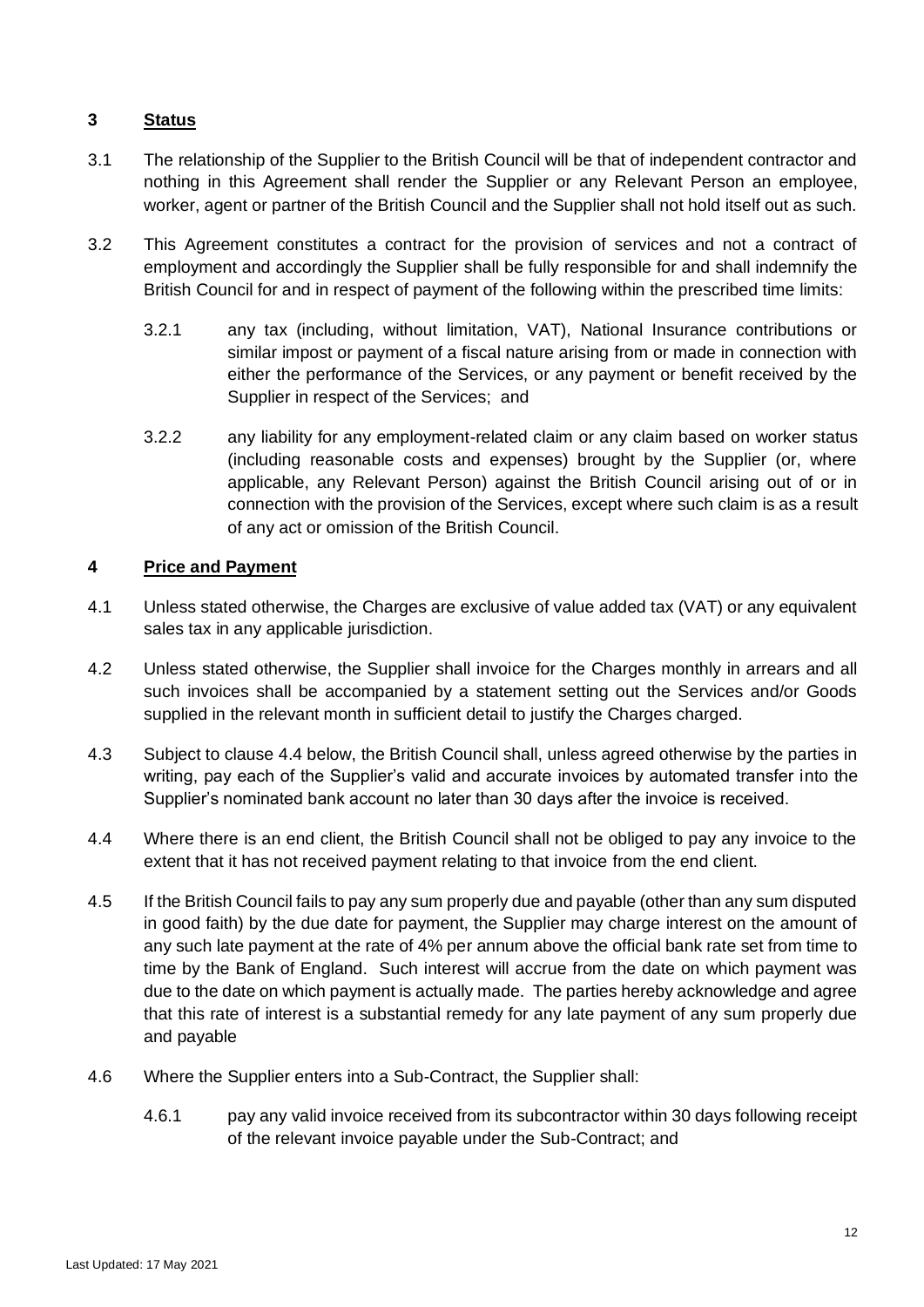- 4.6.2 include in that Sub-Contract a provision requiring the counterparty to that Sub-Contract to include in any Sub-Contract which it awards provisions having the same effect as clause [4.6.1](#page-11-1) of this Agreement.
- 4.7 In clause [4.6,](#page-11-2) "**Sub-Contract**" means a contract between two or more suppliers, at any stage of remoteness from the British Council in a subcontracting chain, made wholly or substantially for the purpose of performing (or contributing to the performance of) the whole or any part of this Agreement.

# **5 Change Control**

5.1 If either party wishes to change the scope or provision of the Services, it shall submit details of the requested change to the other in writing and such change shall only be implemented if agreed in writing by both parties acting reasonably.

#### <span id="page-12-0"></span>**6 Intellectual Property Rights**

- 6.1 Subject to clause [7,](#page-13-0) each party shall give full disclosure to the other of all Background IPR owned by it which is relevant to the Project (and the Supplier shall give the British Council full disclosure of any Third Party IPR it intends to use).
- 6.2 All Background IPR and Third Party IPR is and shall remain the exclusive property of the party owning it.
- 6.3 Each party warrants to the other party that its Background IPR does not, so far as it is aware, infringe the rights of any third party and none of its Background IPR is the subject of any actual or, so far as it is aware, threatened challenge, opposition or revocation proceedings.
- 6.4 The Supplier hereby assigns to the British Council with full title guarantee by way of present and future assignment all its right, title and interest in and to the Project IPR.
- 6.5 The Supplier shall procure the waiver in favour of the British Council of all moral rights arising under the Copyright, Designs and Patents Act 1988, as amended and revised, or any similar provisions of law in any jurisdiction, relating to the Deliverables.
- 6.6 The British Council hereby grants to the Supplier an irrevocable, royalty-free, non-exclusive, worldwide right and licence to use the Project IPR and the British Council's Background IPR in, and to the extent necessary for, the performance of the Services.
- 6.7 The Supplier hereby grants to the British Council an irrevocable, royalty-free, non-exclusive, worldwide right and licence to use the Supplier's Background IPR included in the Deliverables.
- 6.8 The Supplier is responsible for obtaining any licences, permissions or consents in connection with any Third Party IPR required by the Supplier and the British Council for use of the Deliverables (such licences, permissions or consents to be in writing, copies of which the Supplier shall provide to the British Council on request). In addition, the Supplier warrants that the provision of the Services, the Deliverables and/or the Goods does not and will not infringe any third party's Intellectual Property Rights.
- 6.9 The Supplier warrants that it has in place contractual arrangements with all members of the Supplier's Team assigning to the Supplier their Intellectual Property Rights and waiving their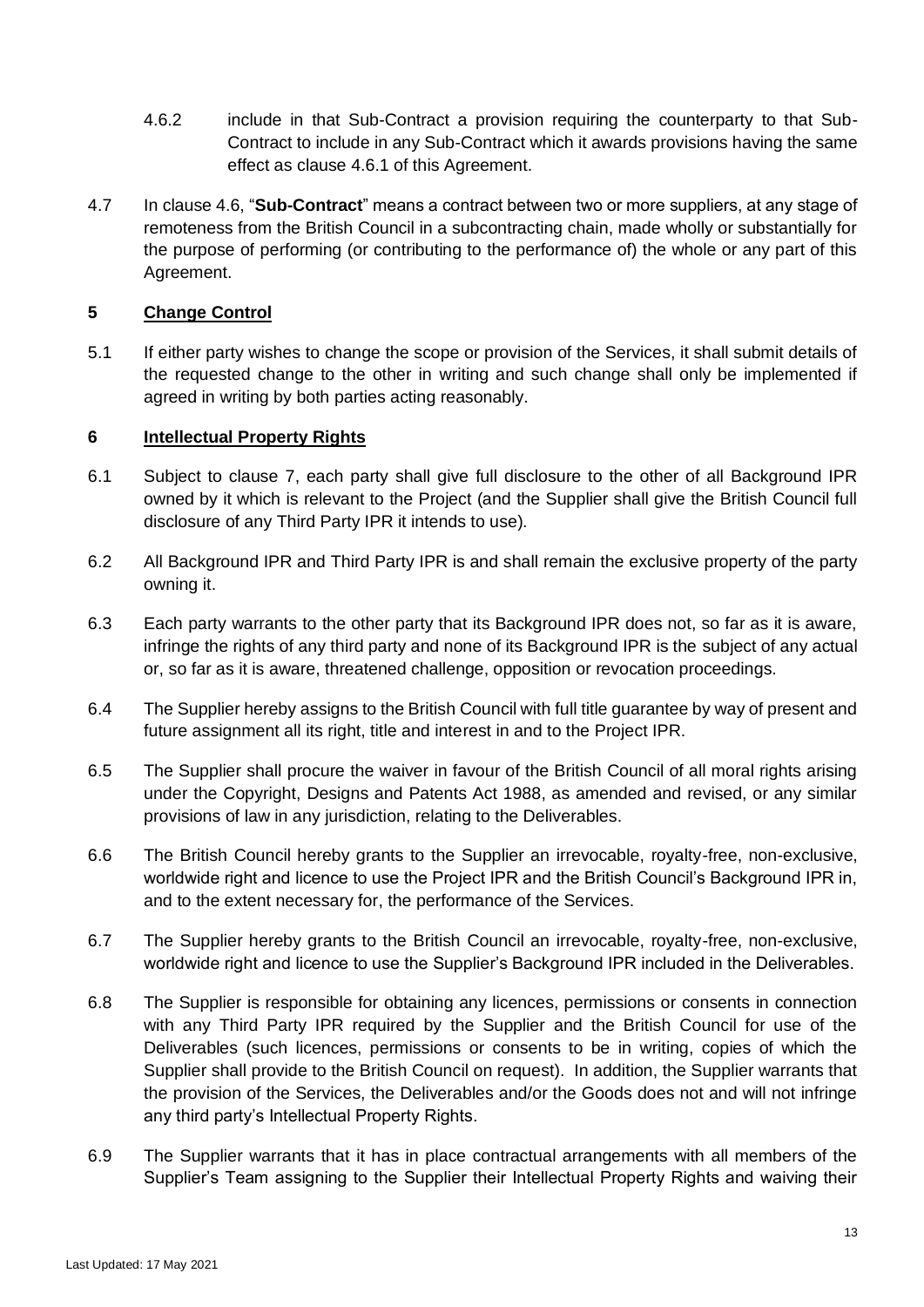moral rights (if any) in the Deliverables such that the Supplier can enter into the assignments, licences and waivers set out in this clause [6.](#page-12-0)

- 6.10 The Supplier undertakes at the British Council's request and expense to execute all deeds and documents which may reasonably be required to give effect to this clause [6.](#page-12-0)
- 6.11 Nothing in this Agreement shall prevent the Supplier from using any techniques, ideas or knowhow gained during the performance of this Agreement in the course of its normal business, to the extent that it does not result in a disclosure of the British Council's Confidential Information or an infringement of Intellectual Property Rights.
- 6.12 Each party shall promptly give written notice to the other party of any actual, threatened or suspected infringement of the Project IPR or the other party's Background IPR of which it becomes aware.

# <span id="page-13-0"></span>**7 Confidentiality**

- 7.1 For the purposes of this clause [7:](#page-13-0)
	- 7.1.1 the "**Disclosing Party**" is the party which discloses Confidential Information to, or in respect of which Confidential Information comes to the knowledge of, the other party; and
	- 7.1.2 the "**Receiving Party**" is the party which receives Confidential Information relating to the other party.
- <span id="page-13-1"></span>7.2 The Receiving Party shall take all necessary precautions to ensure that all Confidential Information it receives under or in connection with this Agreement:
	- 7.2.1 is given only to such of its staff (or, in the case of the Supplier, the Supplier's Team) and professional advisors or consultants engaged to advise it in connection with this Agreement as is strictly necessary for the performance of this Agreement and only to the extent necessary for the performance of this Agreement; and
	- 7.2.2 is treated as confidential and not disclosed (without the prior written consent of the Disclosing Party) or used by the Receiving Party or any member of its staff (or, in the case of the Supplier, the Supplier's Team) or its professional advisors or consultants otherwise than for the purposes of this Agreement.
- <span id="page-13-2"></span>7.3 The Supplier shall ensure that all members of the Supplier's Team or professional advisors or consultants are aware of the Supplier's confidentiality obligations under this Agreement.
- 7.4 The provisions of clauses [7.2](#page-13-1) and [7.3](#page-13-2) shall not apply to any Confidential Information which:
	- 7.4.1 is or becomes public knowledge (otherwise than by breach of this clause [7\)](#page-13-0);
	- 7.4.2 was in the possession of the Receiving Party, without restriction as to its disclosure, before receiving it from the Disclosing Party;
	- 7.4.3 is received from a third party who lawfully acquired it and who is under no obligation restricting its disclosure;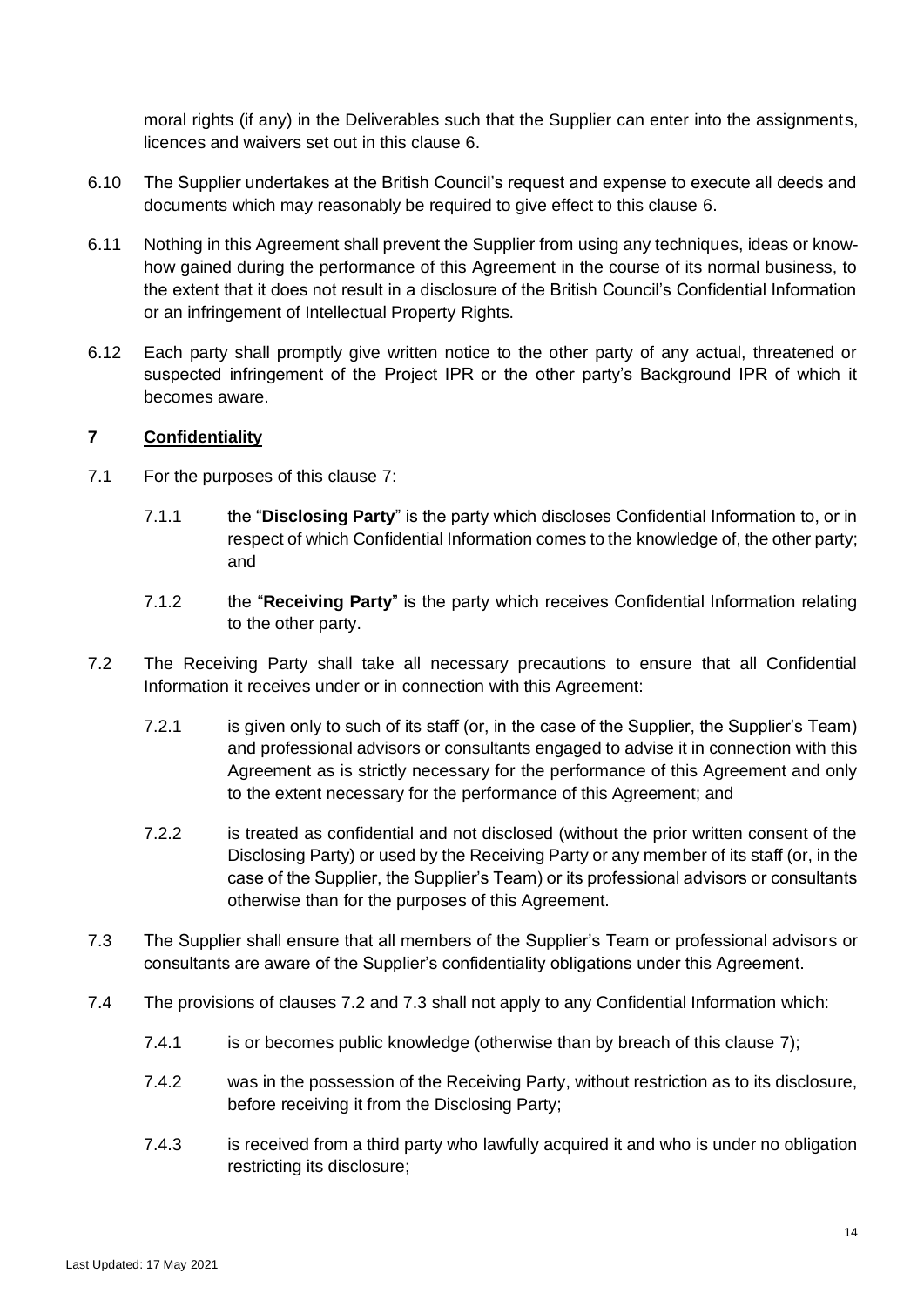- 7.4.4 is independently developed without access to the Confidential Information; or
- 7.4.5 must be disclosed pursuant to a statutory, legal or parliamentary obligation placed upon the Receiving Party.
- 7.5 In the event that the Supplier fails to comply with this clause [7,](#page-13-0) the British Council reserves the right to terminate this Agreement by notice in writing with immediate effect.
- 7.6 The provisions under this clause [7](#page-13-0) are without prejudice to the application of the Official Secrets Act 1911 to 1989 to any Confidential Information.
- 7.7 The Supplier acknowledges that the British Council is subject to the Information Disclosure Requirements and shall assist and co-operate with the British Council to enable the British Council to comply with those requirements.
- 7.8 Where the British Council receives a Request for Information in relation to information that the Supplier or any of its sub-contractors is holding on behalf of the British Council and which the British Council does not hold itself, the British Council shall as soon as reasonably practicable after receipt and in any event within five calendar days of receipt, forward the Request for Information to the Supplier and the Supplier shall:
	- 7.8.1 provide the British Council with a copy of all such information in the form that the British Council requires as soon as practicable and in any event within 10 calendar days (or such other period as the British Council acting reasonably may specify) of the British Council's request; and
	- 7.8.2 provide all necessary assistance as reasonably requested by the British Council to enable the British Council to respond to the Request for Information within the time for compliance set out in section 10 of the FOIA or regulation 5 of the Environmental Information Regulations, as applicable.
- <span id="page-14-0"></span>7.9 The Supplier acknowledges that any lists or schedules provided by it outlining Confidential Information are of indicative value only and that the British Council may nevertheless be obliged to disclose the Supplier's Confidential Information in accordance with the Information Disclosure Requirements:
	- 7.9.1 in certain circumstances without consulting the Supplier; or
	- 7.9.2 following consultation with the Supplier and having taken its views into account,

provided always that where clause [7.9.1](#page-14-0) above applies, the British Council shall, in accordance with the recommendations of the Code, take reasonable steps to draw this to the attention of the Supplier after any such disclosure.

7.10 The provisions of this clause [7](#page-13-0) shall survive the termination of this Agreement, however arising.

# **8 Limitation of Liability**

<span id="page-14-1"></span>8.1 Nothing in this Agreement shall exclude or restrict the liability of either party to the other for death or personal injury resulting from negligence or for fraudulent misrepresentation or in any other circumstances where liability may not be limited under any applicable law.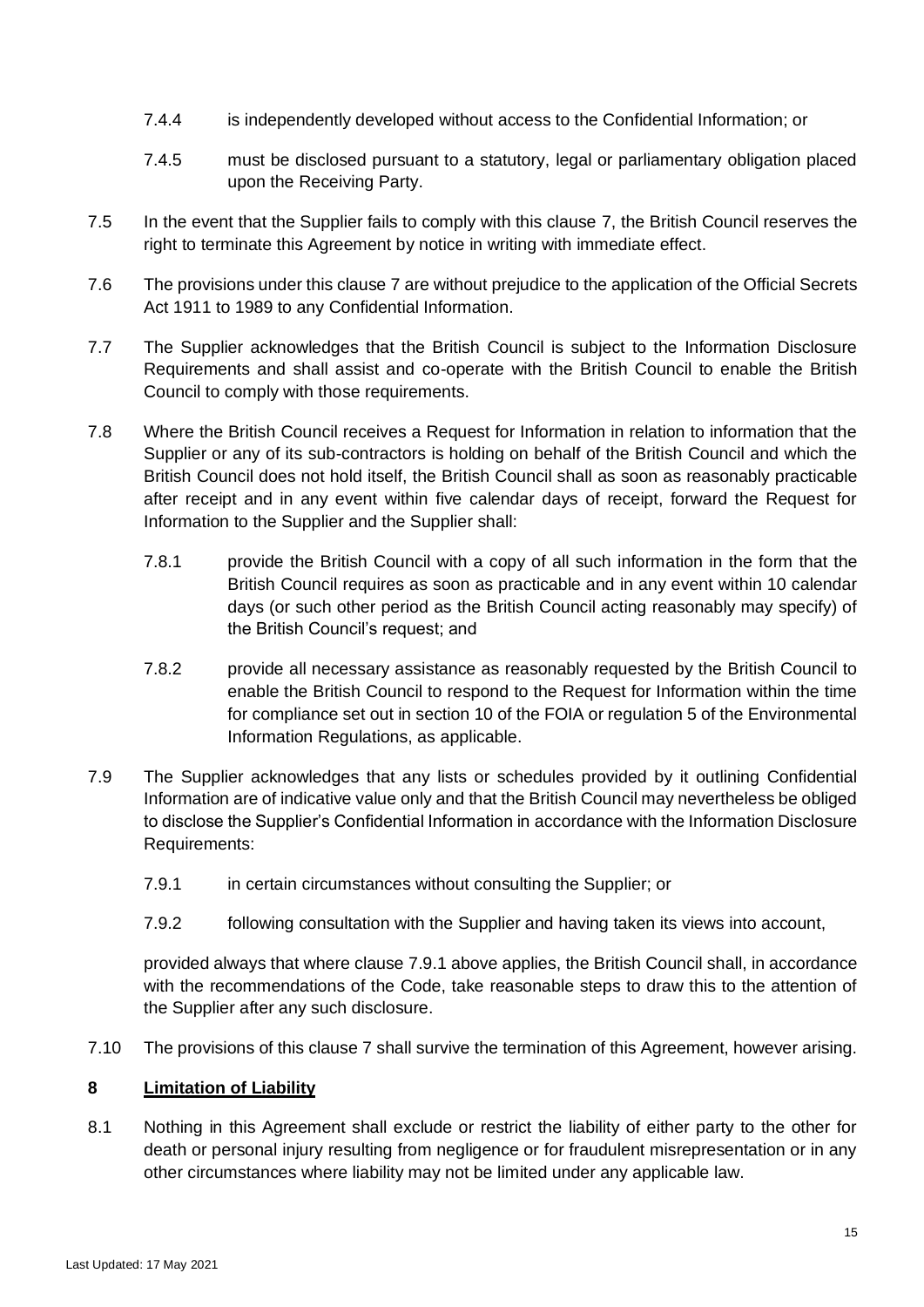- <span id="page-15-0"></span>8.2 Subject to clause [8.1,](#page-14-1) neither party shall be liable to the other whether in contract, tort, negligence, breach of statutory duty or otherwise for any indirect loss or damage, multiplication of compensatory damages, punitive or exemplary damages, fines, penalties, fees costs or expenses whatsoever or howsoever arising out of or in connection with this Agreement.
- 8.3 Subject to clauses [8.1](#page-14-1) and [8.2,](#page-15-0) the British Council's liability to the Supplier in respect of any one claim or series of linked claims under this Agreement (whether in contract, tort, negligence, breach of statutory duty or otherwise) shall not exceed an amount equal to the sum of the Charges paid or properly invoiced and due to be paid under this Agreement, plus any late payment interest properly chargeable under the terms of this Agreement, in the twelve (12) month period immediately preceding the event which gives rise to the relevant claim or series of linked claims.

# **9 Termination**

- 9.1 Without prejudice to any other rights or remedies which the British Council may have, the British Council may terminate this Agreement without liability to the Supplier immediately on giving notice to the Supplier if:
	- 9.1.1 the performance of the Services is delayed, hindered or prevented by a Force Majeure Event for a period in excess of 28 days;
	- 9.1.2 where the Supplier is a company, there is a change of Control of the Supplier; or
	- 9.1.3 the Supplier or any Relevant Person is:
		- (i) incapacitated (including by reason of illness or accident) from providing the Services for an aggregate period of five (5) Working Days in any two (2) week consecutive period;
		- (ii) convicted of any criminal offence (other than an offence under any road traffic legislation in the United Kingdom or elsewhere for which a fine or noncustodial penalty is imposed);
		- (iii) in the reasonable opinion of the British Council or the End Client, negligent and incompetent in the performance of the Services; or
		- (iv) guilty of any fraud, dishonesty or serious misconduct.
- <span id="page-15-1"></span>9.2 Either party may give notice in writing to the other terminating this Agreement with immediate effect if:
	- 9.2.1 the other party commits any material breach of any of the terms of this Agreement and that breach (if capable of remedy) is not remedied within 30 days of notice being given requiring it to be remedied (and where such breach is not capable of remedy, the terminating party shall be entitled to terminate the Agreement with immediate effect); or
	- 9.2.2 the other party becomes (or, in the reasonable opinion of the terminating party, is at serious risk of becoming) insolvent or unable to pay its debts as they fall due.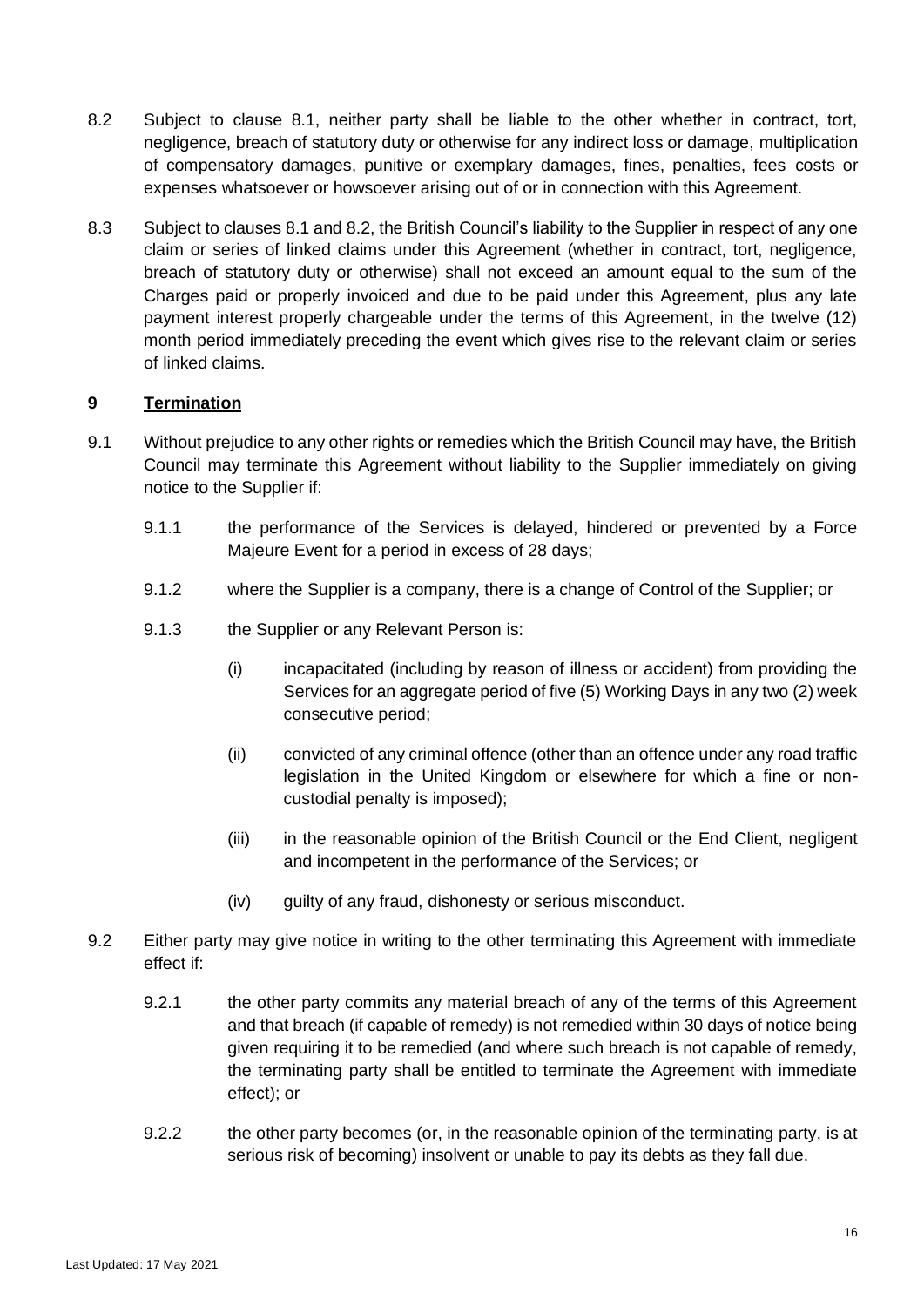- 9.3 The British Council shall be entitled to terminate this Agreement at any time by serving not less than 30 days' written notice on the Supplier.
- 9.4 The British Council shall be entitled to terminate this Agreement at any time with immediate effect (or with effect from such time as the British Council specifies in its notice of termination) by serving written notice on the Supplier if:
	- 9.4.1 the British Council's agreement with the End Client relating to the Services terminates;
	- 9.4.2 the End Client or a provider of funding to the British Council for the Services instructs the British Council in writing to terminate this Agreement; or
	- 9.4.3 if the funding for the Services is otherwise withdrawn or ceases.
- 9.5 Termination of this Agreement, however it arises, shall not affect or prejudice the accrued rights of the parties as at termination or the continuation of any provision expressly stated to survive, or implicitly surviving, termination.
- 9.6 The British Council shall pay the Charges up to the effective date of termination. In addition, if the Agreement is terminated by the British Council pursuant to paragraph [1.2](#page-2-0) of the Special Terms (Schedule 1) or by the Supplier pursuant to clause [9.2](#page-15-1) above, the British Council shall reimburse the Supplier for the reasonable costs or expenses that the Supplier can demonstrate that it has properly incurred specifically for the purposes of the Project and which it cannot recover or which it cannot utilise in connection with another British Council project provided that the Supplier shall use its reasonable endeavours to mitigate the level of such costs and expenses.

# **10 Data Processing**

- <span id="page-16-0"></span>10.1 In this clause:
	- 10.1.1 "**Controller**" means a "controller" for the purposes of the GDPR (as such legislation is applicable);
	- 10.1.2 "**Data Protection Legislation**" shall mean any applicable law relating to the processing, privacy and use of Personal Data, as applicable to either party or the Services under this Agreement, including the DPA and/or the GDPR, and/or any corresponding or equivalent national laws or regulations; and any laws which implement any such laws; and any laws that replace, extend, re-enact, consolidate or amend any of the foregoing; all guidance, guidelines, codes of practice and codes of conduct issued by any relevant regulator, authority or body responsible for administering Data Protection Legislation (in each case whether or not legally binding);
	- 10.1.3 "**Data Subject**" has the same meaning as in the Data Protection Legislation;
	- 10.1.4 "**DPA**" means the UK Data Protection Act 2018;
	- 10.1.5 "**GDPR**" means, as applicable, the General Data Protection Regulation (EU) 2016/679 or the UK GDPR as defined in the DPA (as amended);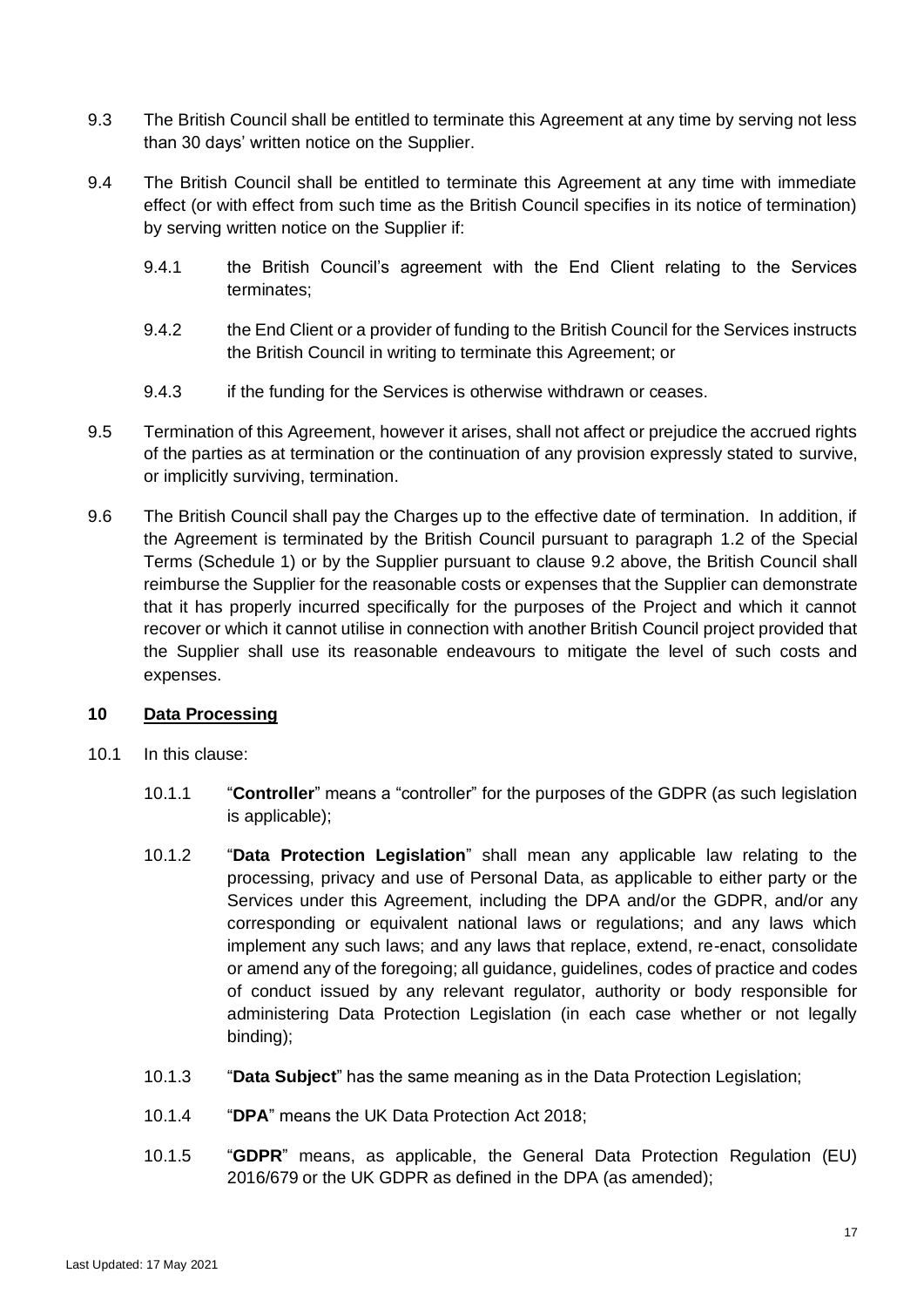- 10.1.6 "**Personal Data**" means "personal data" (as defined in the Data Protection Legislation) that are Processed under this Agreement;
- 10.1.7 "**Personal Data Breach**" means a breach of security leading to the accidental or unlawful destruction, corruption, loss, alteration, unauthorised disclosure of unauthorised access, attempted access (physical or otherwise) or access to, Personal Data transmitted, stored or otherwise processed;
- 10.1.8 "**Processing**" has the same meaning as in the Data Protection Legislation and "Process" and "Processed" shall be construed accordingly;
- 10.1.9 "**Processor**" means a "processor" for the purposes of the GDPR (as such legislation is applicable);
- 10.1.10 "**Sub-Processor**" means a third party engaged by the Processor to carrying out Processing activities in respect of the Personal Data on behalf of the Processor;
- 10.1.11 "**Supervisory Authority**" means any independent public authority responsible for monitoring the application of the Data Protection Legislation in the UK or any other member state of the European Union; and
- 10.1.12 "**Third Country**" means a country or territory outside the UK.
- 10.2 For the purposes of the Data Protection Legislation, the British Council is the Controller and the Supplier is the Processor in respect of the Personal Data.
- 10.3 Details of the subject matter and duration of the Processing, the nature and purpose of the Processing, the type of Personal Data and the categories of Data Subjects whose Personal Data is being Processed in connection with this Agreement are set out in [Schedule 4](#page-26-0) of this Agreement.
- <span id="page-17-0"></span>10.4 The Supplier shall comply with its obligations under the Data Protection Legislation and shall, in particular:
	- 10.4.1 Process the Personal Data only to the extent, and in such manner, as is necessary for the purpose of carry out its duties under this Agreement and in accordance with the British Council's written instructions and this clause (unless otherwise required by applicable laws as referred to in clause [10.9\)](#page-19-0);
	- 10.4.2 implement appropriate technical and organisational measures in accordance with the Data Protection Legislation to ensure a level of security appropriate to the risks that are presented by such Processing, in particular from accidental or unlawful destruction, loss, alteration, unauthorised disclosure of, or access to Personal Data, taking into account the state of the art, the costs of implementation, the nature, scope, context and purposes of Processing and the likelihood and severity of risk in relation to the rights and freedoms of the Data Subjects;
	- 10.4.3 not Process or otherwise transfer the Personal Data to any Third Country without the prior written consent from the British Council and where such consent is given (whether in [Schedule 4](#page-26-0) or separately), the Supplier shall comply with the following conditions;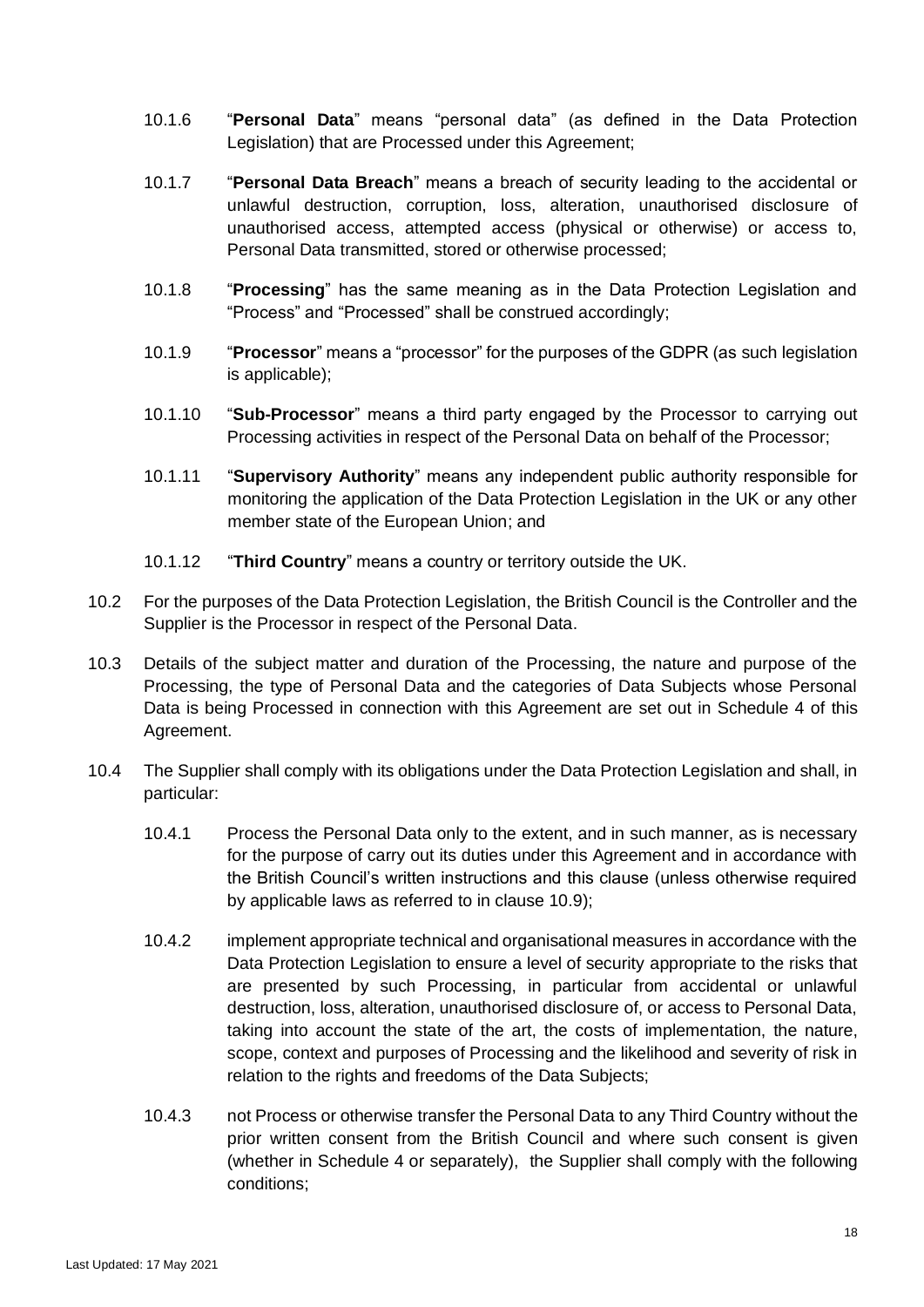- (i) provide appropriate safeguards in relation to the transfer;
- (ii) ensure the Data Subject has enforceable rights and effective legal remedies;
- (iii) comply with its obligations under the Data Protection Legislation by providing an adequate level of protection to any Personal Data that is transferred;
- (iv) comply with reasonable instructions notified to it in advance by the British Council with respect to the Processing of the Personal Data; and
- (v) only transfer Personal Data to the relevant Third Country where the relevant requirements under Articles 44 to 50 of the GDPR are met.
- 10.4.4 ensure that any employees or other persons authorised to Process the Personal Data are subject to appropriate obligations of confidentiality;
- 10.4.5 not engage any Sub-Processor to carry out its Processing obligations under this Agreement without obtaining the prior written consent of the British Council and, where such consent is given, procuring by way of a written contract that such Sub-Processor will, at all times during the engagement, be subject to data Processing obligations equivalent to those set out in this clause and may upon request provide evidence of the same to the British Council within three working days;
- 10.4.6 notify the British Council, as soon as reasonably practicable, about any request or complaint received by the Supplier or a Sub-Processor from Data Subjects without responding to that request (unless authorised to do so by the British Council) and assist the British Council by technical and organisational measures, insofar as possible, for the fulfilment of the British Council's obligations in respect of such requests and complaints including where the requests and/or complaint was received by the Supplier, a Sub-Processor or the British Council;
- 10.4.7 notify the British Council immediately on becoming aware of a Personal Data Breach;
- 10.4.8 assist the British Council in ensuring compliance with its obligations under the Data Protection Legislation with respect to security, Personal Data Breach notifications, impact assessments and consultations with supervisory authorities or regulators; and
- <span id="page-18-0"></span>10.4.9 maintain accurate written records of the Processing it carries out in connection with this Agreement and on request by the British Council, make available all information necessary to demonstrate Supplier's compliance under Data Protection Legislation and the terms of this Agreement.
- 10.5 The Supplier and its Sub-Processors shall allow for and contribute to audits, including inspections, by the British Council (or its authorised representative) in relation to the Processing of the British Council's Personal Data by the Supplier and its Sub-Processors to support the Supplier in their compliance of clause [10.4.9.](#page-18-0)
- 10.6 On termination or expiry of this Agreement, the Supplier (or any Sub-Processor) shall, except to the extent it is required to retain a copy by law, stop Processing the Personal Data and return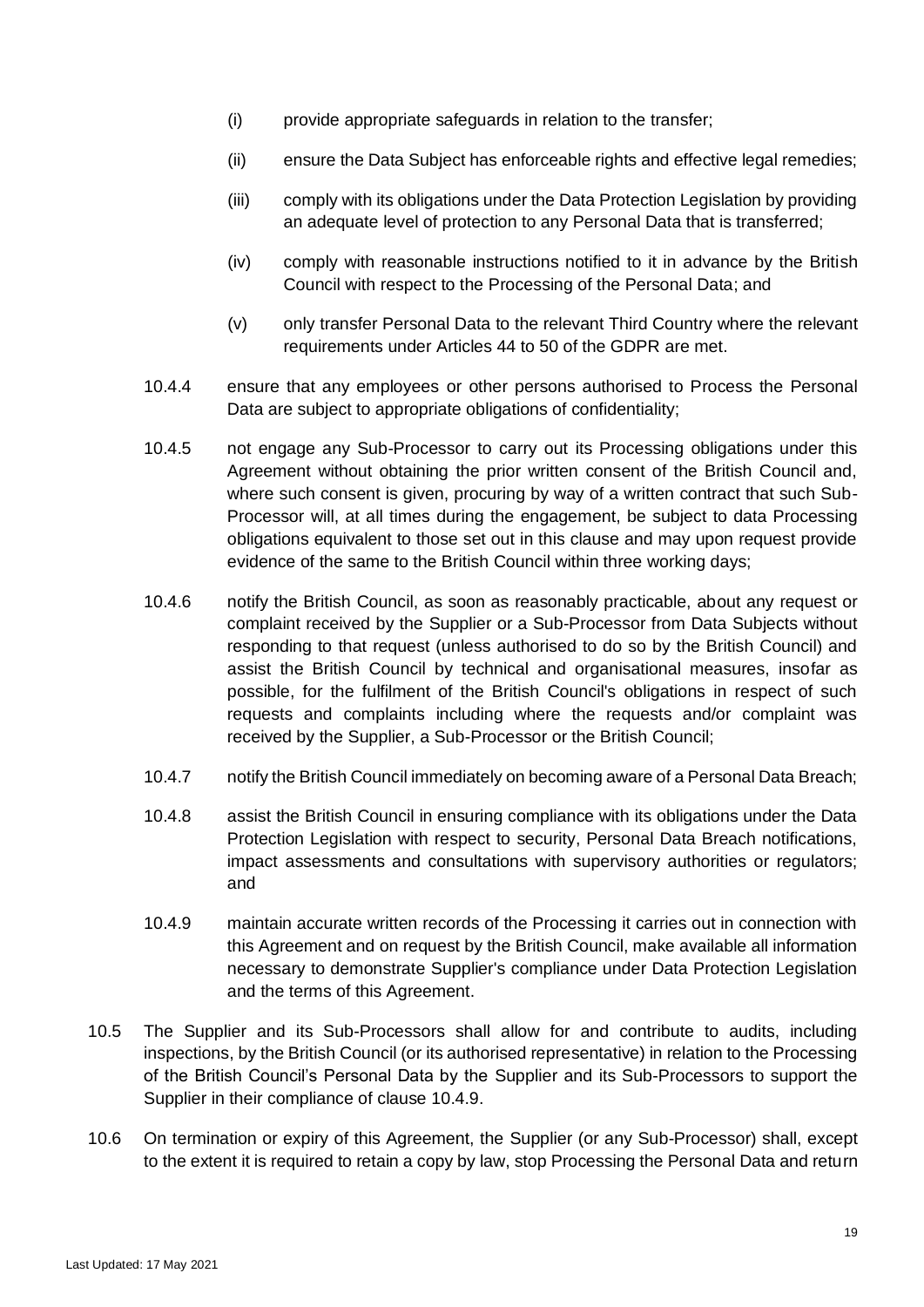and/or destroy it at the request of the British Council. The Supplier shall provide confirmation of destruction of any other copies including details of the date, time and method of destruction.

- 10.7 In the event of a notification under clause [10.4,](#page-17-0) the Supplier shall not notify the Data Subject or any third party unless such disclosure is required by Data Protection Legislation or other law or is otherwise approved by the British Council.
- 10.8 The Supplier warrants that in carrying out its obligations under this Agreement it will not breach the Data Protection Legislation or do or omit to do anything that might cause the British Council to be in breach of the Data Protection Legislation.
- <span id="page-19-0"></span>10.9 If the Supplier believes it is under a legal obligation to Process the Personal Data other than in accordance with the British Council's instructions it will provide the British Council with details of such legal obligation, unless the law prohibits such information on important grounds of public interest;
- 10.10 The Supplier shall indemnify and keep indemnified the British Council and the British Council Entities against all Personal Data losses suffered or incurred by, awarded against or agreed to be paid by, the British Council or British Council Entities arising from a breach by the Supplier (or any Sub-Processor) of (a) its data protection obligations under this Agreement; or (b) the Supplier (or any Sub-Processor acting on its behalf) acting outside or contrary to the lawful instruction of the British Council.
- 10.11 These clauses may be amended at any time by the British Council giving at least 30 days' written notice to the other stating that applicable controller to processor standard clauses laid down by the European Commission or adopted by the UK Information Commissioner's office or other Supervisory Authority are to be incorporated into this Agreement and replace clauses [10.1](#page-16-0) to [10.4.9](#page-18-0) above.

# <span id="page-19-4"></span>**11 Anti-Corruption, Anti–Collusion and Tax Evasion**

- <span id="page-19-3"></span>11.1 The Supplier undertakes and warrants that it and any Relevant Person has not offered, given or agreed to give (and that it and any Relevant Person will not offer, give or agree to give) to any person any gift or consideration of any kind as an inducement or reward for doing or forbearing to do anything in relation to the obtaining of this Agreement or the performance by the Supplier of its obligations under this Agreement.
- <span id="page-19-2"></span>11.2 The Supplier acknowledges and agrees that British Council may, at any point during the term of this Agreement and on any number of occasions, carry out searches of relevant third party screening databases (each a "**Screening Database**") to ensure that neither the Supplier, any Relevant Person, nor the Supplier's and any Relevant Person's directors or shareholders (where applicable) are listed as being a politically exposed person, disqualified from being a company director, involved with terrorism, financial or other crime, subject to regulatory action or export, trade or procurement controls or otherwise representing a heightened risk of involvement in illegal activity (together, the "**Prohibited Entities**").

# <span id="page-19-1"></span>11.3 The Supplier warrants:

11.3.1 that it, and any Relevant Person, will not make payment to, transfer property to, or otherwise have dealings with, any Prohibited Entity;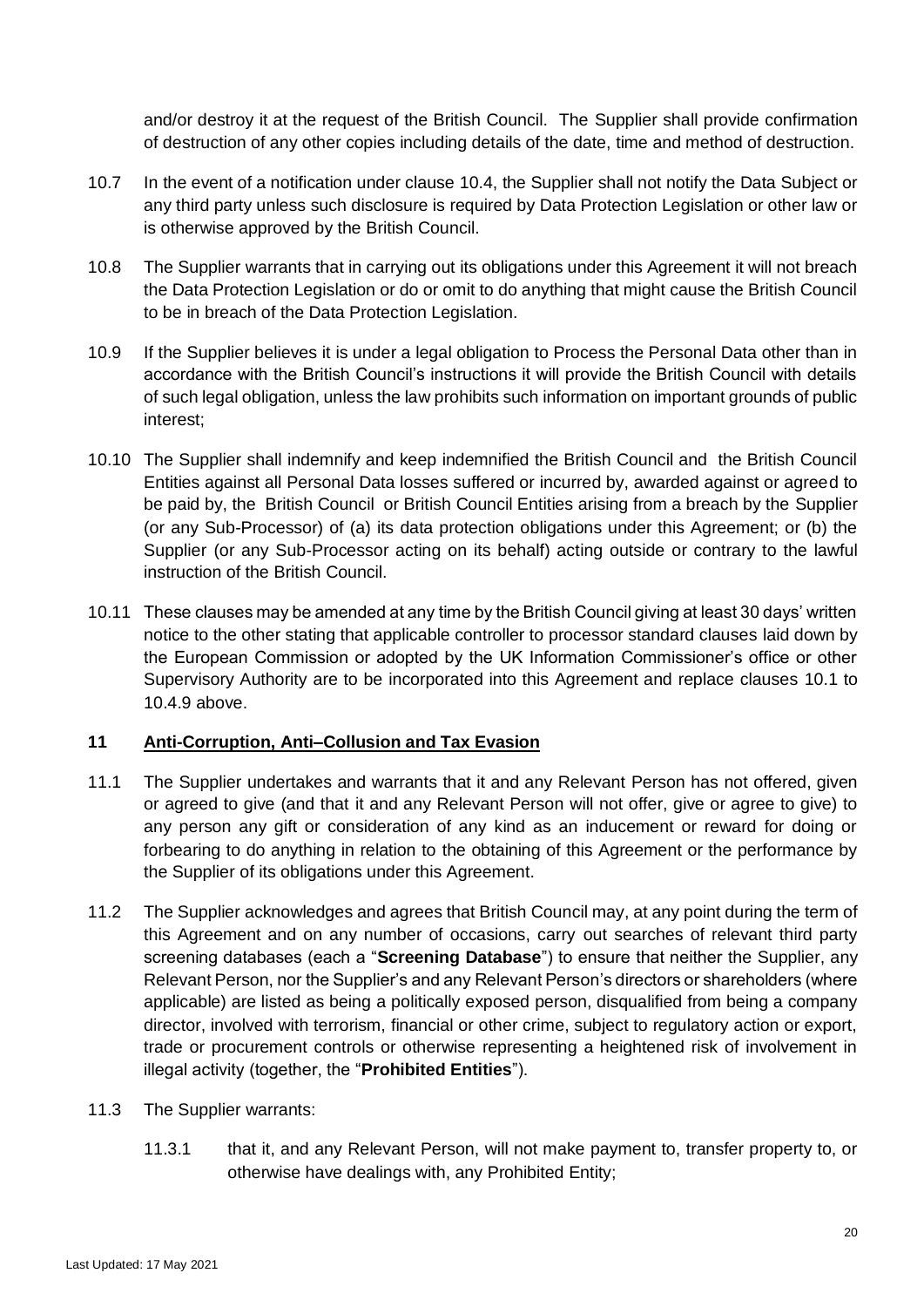- 11.3.2 that it, and any Relevant Person, has and will retain in place, and undertakes that it, and any Relevant Person, will comply with, policies and procedures to avoid the risk of bribery (as set out in the Bribery Act 2010), tax evasion (as set out in the Criminal Finances Act 2017) and fraud within its organisation and in connection with its dealings with other parties, whether in the UK or overseas; and
- 11.3.3 that it, and any Relevant Person, has not engaged and will not at any time engage, in any activity, practice or conduct which would constitute either:
	- (i) a UK tax evasion facilitation offence under section 45 of the Criminal Finances Act 2017; or
	- (ii) a foreign tax evasion facilitation offence under section 46 of the Criminal Finances Act 2017; and
- 11.3.4 that it, and any Relevant Person, has not colluded, and undertakes that it will not at any time collude, with any third party in any way in connection with this Agreement (including in respect of pricing under this Agreement).
- 11.3.5 Nothing under this clause [11.3](#page-19-1) is intended to prevent the Supplier from discussing the terms of this Agreement and the Supplier's pricing with its professional advisors.
- <span id="page-20-1"></span>11.4 If the Supplier, or any Relevant Person is listed in a Screening Database for any of the reasons set out in clause [11.2](#page-19-2) or breaches any of its obligations set out in clause [11.3,](#page-19-1) it shall promptly notify the British Council of any such listing(s) or breach(es) and the British Council shall be entitled to takes the steps set out at clause [11.5](#page-20-0) below.
- <span id="page-20-0"></span>11.5 In the circumstances described at clause [11.3,](#page-19-1) and without prejudice to any other rights or remedies which the British Council may have, the British Council may:
	- 11.5.1 terminate this Agreement without liability to the Supplier immediately on giving notice to the Supplier; and/or
	- 11.5.2 require the Supplier to take any steps the British Council reasonably considers necessary to manage the risk to the British Council of contracting with the Supplier (and the Supplier shall take all such steps and shall if required provide evidence of its compliance); and/or
	- 11.5.3 reduce, withhold or claim a repayment (in full or in part) of the charges payable under this Agreement; and/or
	- 11.5.4 share such information with third parties.
- <span id="page-20-2"></span>11.6 The Supplier shall provide the British Council with all information reasonably requested by the British Council to complete the screening searches described in clause [11.2.](#page-19-2)
- 11.7 Without limitation to clauses [11.1,](#page-19-3) [11.2,](#page-19-2) [11.3,](#page-19-1) [11.4,](#page-20-1) [11.5](#page-20-0) and [11.6](#page-20-2) above, the Supplier shall ensure that all Relevant Persons involved in providing the Services or otherwise in connection with this Agreement have been vetted and that due diligence is undertaken on a regular continuing basis to such standard or level of assurance as is reasonably necessary in relation to a person in that position in the relevant circumstances.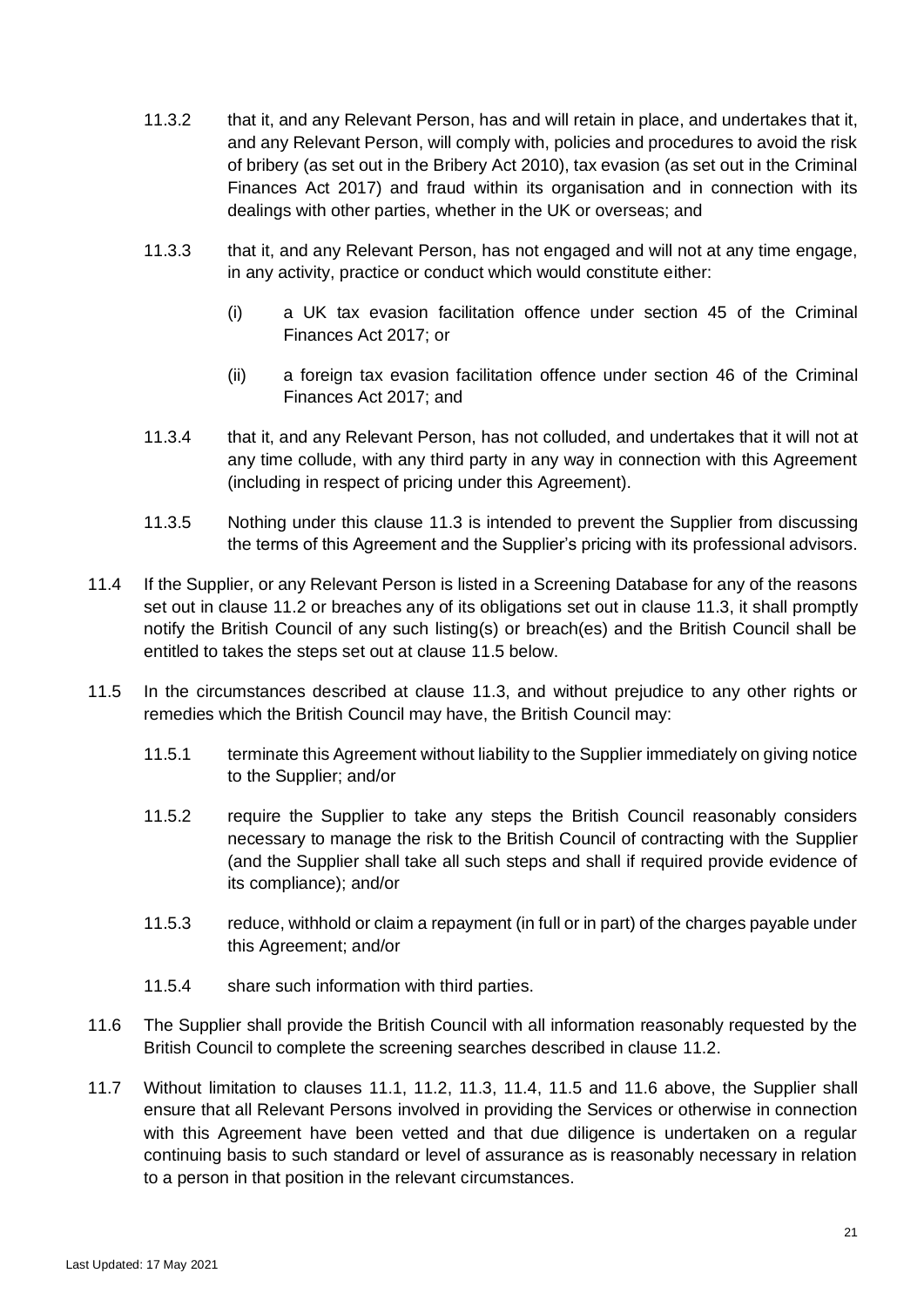11.8 For the purposes of this clause [11,](#page-19-4) the expression "**Relevant Person**" shall mean all or any of the following: (a) Relevant Persons; and (b) any Relevant Person employed or engaged by a Relevant Person.

# **12 Safeguarding and Protecting Children and Vulnerable Adults**

- 12.1 The Supplier will comply with all applicable legislation and codes of practice, including, where applicable, all legislation and statutory guidance relevant to the safeguarding and protection of children and vulnerable adults and with the British Council's Safeguarding Policy and Adults at Risk Policy included in the British Council Requirements as amended from time to time, which the Supplier acknowledges may include submitting checks by the UK Disclosure & Barring Service (DBS) and/or equivalent local checks<sup>1</sup>.
- 12.2 The Supplier must provide to the British Council, documentary evidence of the relevant disclosure and/or the criminal records checks in advance of undertaking any activities involving children and/or vulnerable adults in connection with the Project under this Agreement.
- 12.3 In addition, the Supplier will ensure that, where it engages any other party to supply any of the Services under this Agreement, that party will also comply with the same requirements as if they were a party to this Agreement.

#### **13 Anti-slavery and human trafficking**

- <span id="page-21-0"></span>13.1 The Supplier shall:
	- 13.1.1 ensure that slavery and human trafficking is not taking place in any part of its business or in any part of its supply chain;
	- 13.1.2 implement due diligence procedures for its own suppliers, subcontractors and other participants in its supply chains, to ensure that there is no slavery or human trafficking in its supply chains;
	- 13.1.3 respond promptly to all slavery and human trafficking due diligence questionnaires issued to it by the British Council from time to time and ensure that its responses to all such questionnaires are complete and accurate; and
	- 13.1.4 notify the British Council as soon as it becomes aware of any actual or suspected slavery or human trafficking in any part of its business or in a supply chain which has a connection with this Agreement.
- 13.2 If the Supplier fails to comply with any of its obligations under clause [13.1,](#page-21-0) without prejudice to any other rights or remedies which the British Council may have, the British Council shall be entitled to:

<sup>1</sup> Equivalent local checks include, but are not limited to, the ACRO Criminal Records Office, 'International Child Protection Certificate' online criminal records checks and Code of Good Conduct' or any other services as detailed at the following link: [https://www.gov.uk/government/publications/criminal-records-checks-for-overseas](https://www.gov.uk/government/publications/criminal-records-checks-for-overseas-applicants)[applicants](https://www.gov.uk/government/publications/criminal-records-checks-for-overseas-applicants) (when/if link does not work contact the British Council Project manager)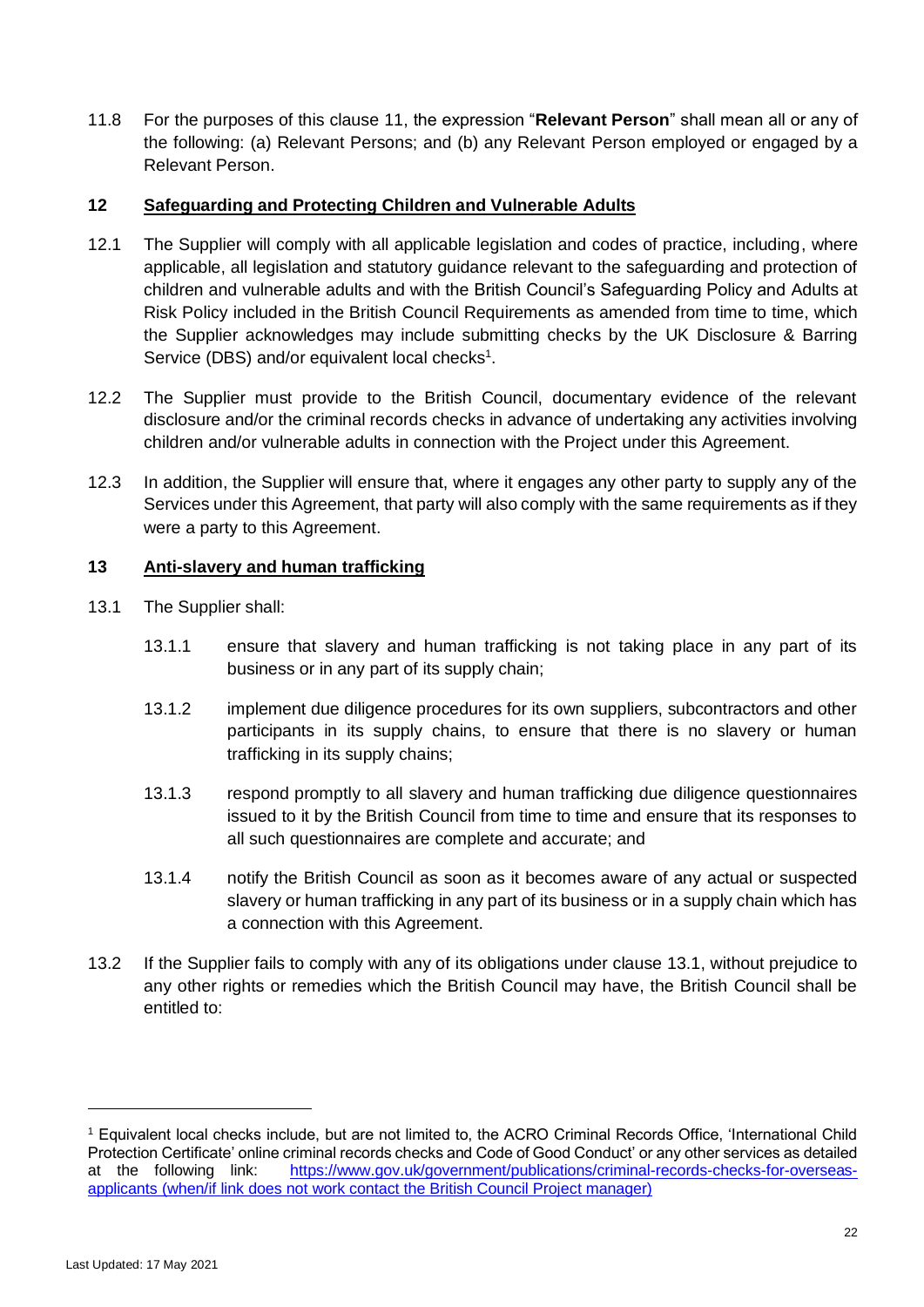- 13.2.1 terminate this Agreement without liability to the Supplier immediately on giving notice to the Supplier; and/or
- 13.2.2 reduce, withhold or claim a repayment (in full or in part) of the charges payable under this Agreement; and/or
- 13.2.3 share with third parties information about such non-compliance.

# **14 Equality, Diversity and Inclusion**

- 14.1 The Supplier shall ensure that it does not, whether as an employer or provider of services and/or goods, discriminate within the meaning of the Equality Legislation.
- 14.2 The Supplier shall comply with any equality or diversity policies or guidelines included in the British Council Requirements.

# <span id="page-22-2"></span>**15 Assignment**

- 15.1 The Supplier shall not, without the prior written consent of the British Council, assign, transfer, charge, create a trust in, or deal in any other manner with all or any of its rights or obligations under this Agreement.
- <span id="page-22-1"></span>15.2 The British Council may assign or novate this Agreement to: (i) any separate entity Controlled by the British Council; (ii) any body or department which succeeds to those functions of the British Council to which this Agreement relates; or (iii) any provider of outsourcing or third party services that is employed under a service contract to provide services to the British Council. The Supplier warrants and represents that it will (at the British Council's reasonable expense) execute all such documents and carry out all such acts, as reasonably required to give effect to this clause [15.2.](#page-22-1)

# **16 Waiver**

16.1 A waiver of any right under this Agreement is only effective if it is in writing and it applies only to the party to whom the waiver is addressed and the circumstances for which it is given.

# **17 Entire agreement**

17.1 This Agreement and any documents referred to in it constitute the entire agreement and understanding between the parties with respect to the subject matter of this Agreement and supersede, cancel and replace all prior agreements, licences, negotiations and discussions between the parties relating to it. Each party confirms and acknowledges that it has not been induced to enter into this Agreement by, and shall have no remedy in respect of, any statement, representation, warranty or undertaking (whether negligently or innocently made) not expressly incorporated into it. However, nothing in this Agreement purports to exclude liability for any fraudulent statement or act.

# <span id="page-22-0"></span>**18 Variation**

18.1 No variation of this Agreement shall be valid unless it is in writing and signed by or on behalf of each of the parties.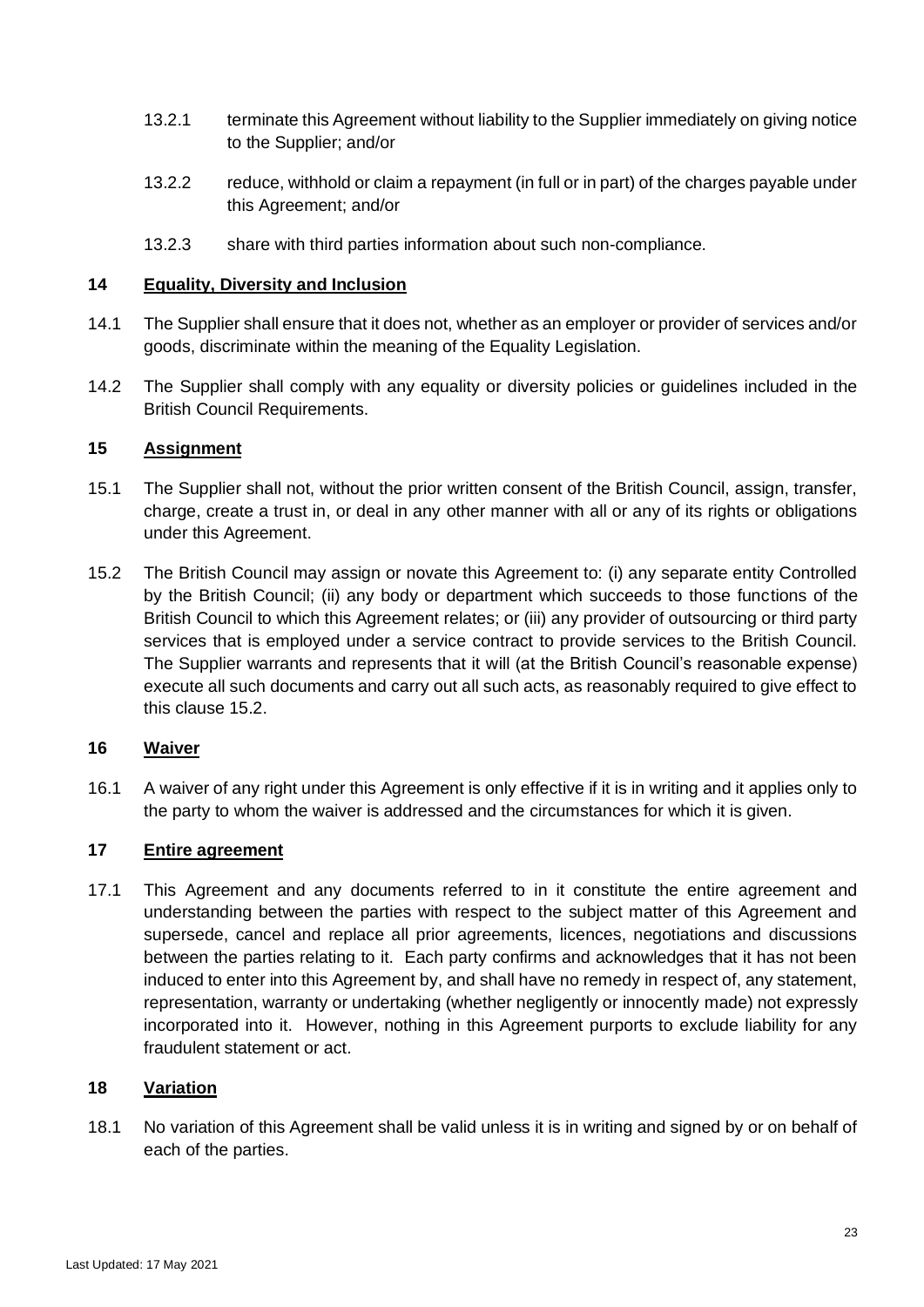# **19 Severance**

19.1 If any provision of this Agreement (or part of any provision) is found by any court or other authority of competent jurisdiction to be invalid, illegal or unenforceable, that provision or partprovision shall, to the extent required, be deemed not to form part of the Agreement, and the validity and enforceability of the other provisions of the Agreement shall not be affected.

# **20 Counterparts**

20.1 This Agreement may be executed in counterparts, each of which when executed shall constitute a duplicate original, but all counterparts shall together constitute one agreement. Where this Agreement is executed in counterparts, following execution each party must promptly deliver the counterpart it has executed to the other party. Transmission of an executed counterpart of this Agreement by email in PDF, JPEG or other agreed format shall take effect as delivery of an executed counterpart of this Agreement.

# **21 Third party rights**

- 21.1 Subject to clause [1.2.4,](#page-8-0) this Agreement does not create any rights or benefits enforceable by any person not a party to it except that a person who under clause [15](#page-22-2) is a permitted successor or assignee of the rights or benefits of a party may enforce such rights or benefits.
- 21.2 The parties agree that no consent from the British Council Entities or the persons referred to in this clause is required for the parties to vary or rescind this Agreement (whether or not in a way that varies or extinguishes rights or benefits in favour of such third parties).

# **22 No partnership or agency**

22.1 Nothing in this Agreement is intended to, or shall operate to, create a partnership between the parties, or to authorise either party to act as agent for the other, and neither party shall have authority to act in the name or on behalf of or otherwise to bind the other in any way (including the making of any representation or warranty, the assumption of any obligation or liability and the exercise of any right or power) and neither party shall incur any expenditure in the name of or for the account of the other.

# <span id="page-23-1"></span>**23 Force Majeure**

- 23.1 Subject to clauses [23.2](#page-23-0) and [23.3,](#page-24-1) neither party shall be in breach of this Agreement if it is prevented from or delayed in carrying on its business and/or material obligations hereunder by a Force Majeure Event.
- <span id="page-23-0"></span>23.2 A party that is subject to a Force Majeure Event shall not be in breach of this Agreement provided that:
	- 23.2.1 it promptly notifies the other party in writing of the nature and extent of the Force Majeure Event causing its failure or delay in performance;
	- 23.2.2 it could not have avoided the effect of the Force Majeure Event by taking precautions which, having regard to all the matters known to it before the Force Majeure Event, it ought reasonably to have taken, but did not; and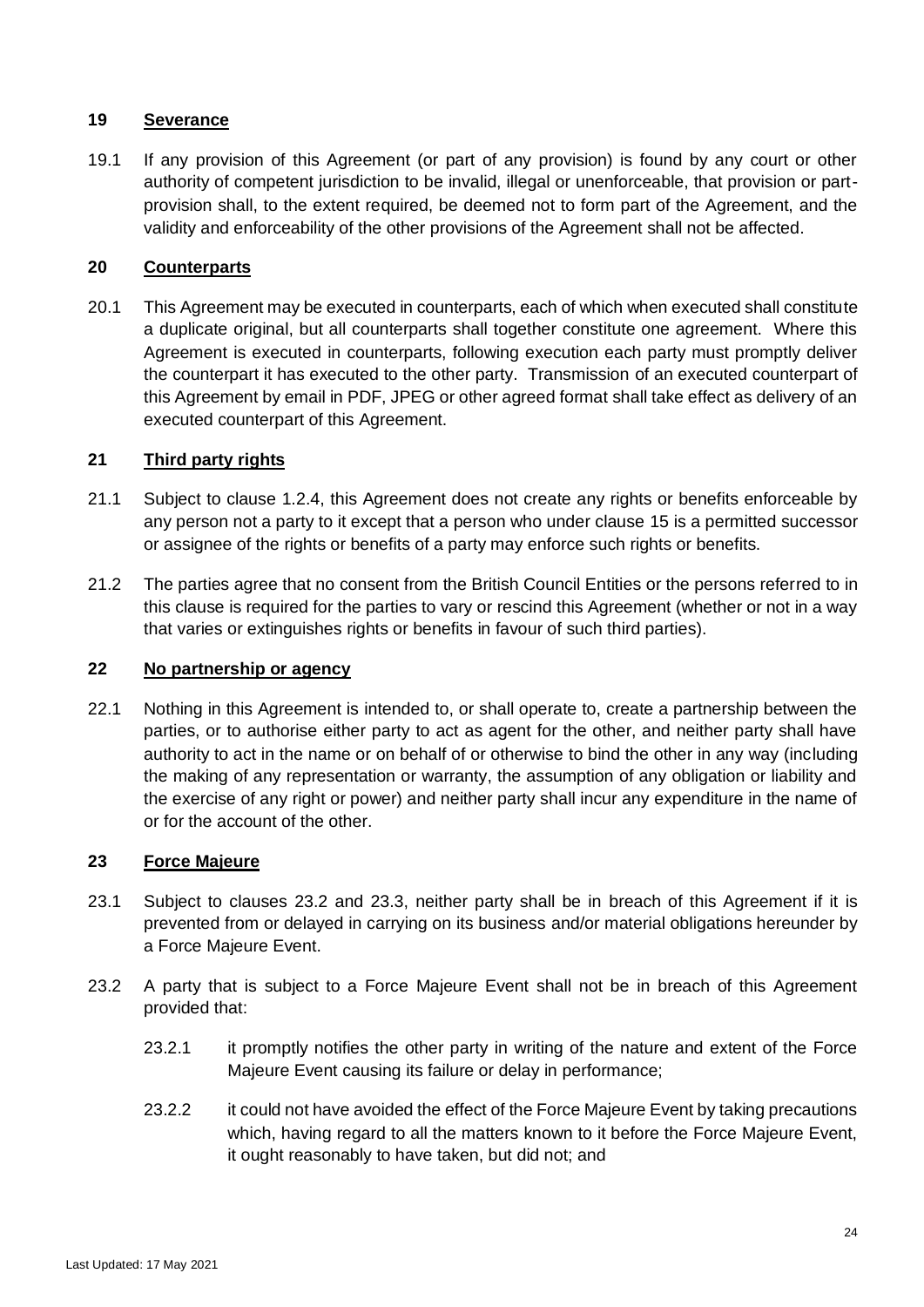- 23.2.3 it has used all reasonable endeavours to mitigate the effect of the Force Majeure Event, to carry out its obligations under this Agreement in any way that is reasonably practicable and to resume the performance of its obligations as soon as reasonably possible.
- <span id="page-24-1"></span>23.3 Nothing in this clause [23](#page-23-1) shall excuse a party for non-performance (or other breach) of this Agreement if such non-performance (or other breach) results from the acts or omissions of any of that party's consultants and/or sub-contractors (except where such acts or omissions are caused by a Force Majeure Event).

# <span id="page-24-0"></span>**24 Notice**

- <span id="page-24-3"></span><span id="page-24-2"></span>24.1 Notice given under this Agreement shall be in writing, sent for the attention of the person signing this Agreement on behalf of the recipient party and to the address given on the front page of this Agreement (or such other address or person as the relevant party may notify to the other party), or by email, and shall be delivered:
	- 24.1.1 personally, in which case the notice will be deemed to have been received at the time of delivery;
	- 24.1.2 by pre-paid, first-class post if the notice is being sent to an address within the country of posting, in which case the notice will be deemed to have been received at 09:00 in the country of receipt on the second (2nd) normal working day in the country specified in the recipient's address for notices after the date of posting;
	- 24.1.3 by international standard post if being sent to an address outside the country of posting, in which case the notice will be deemed to have been received at 09:00 in the country of receipt on the seventh (7th) normal working day in the country specified in the recipient's address for notices after the date of posting; or
	- 24.1.4 by email to the relevant email address specified in clause [5](#page-3-0) of Schedule 1 (or such other email address as the relevant party may notify to the other party), in which case, the notice will be deemed to have been received at the time of transmission, or if this time falls outside of Working Hours, when Working Hours resume, in each case provided that no out of office auto-reply or error message is received by the sender in response within one hour after transmission of the notice. If an out of office auto-reply or error message is received by the sender in response within one hour after transmission of the notice, then no valid notice has been delivered and the notice must be sent by one of the alternative methods listed above.
- 24.2 To prove service of notice under clauses [24.1.1](#page-24-2) to [24.1.3](#page-24-3) above, it is sufficient to prove that the envelope containing the notice was properly addressed and posted or handed to the courier.

# <span id="page-24-4"></span>**25 Governing Law and Dispute Resolution Procedure**

25.1 This Agreement and any dispute or claim (including any non-contractual dispute or claim) arising out of or in connection with it or its subject matter, shall be governed by, and construed in accordance with, the laws of England and Wales.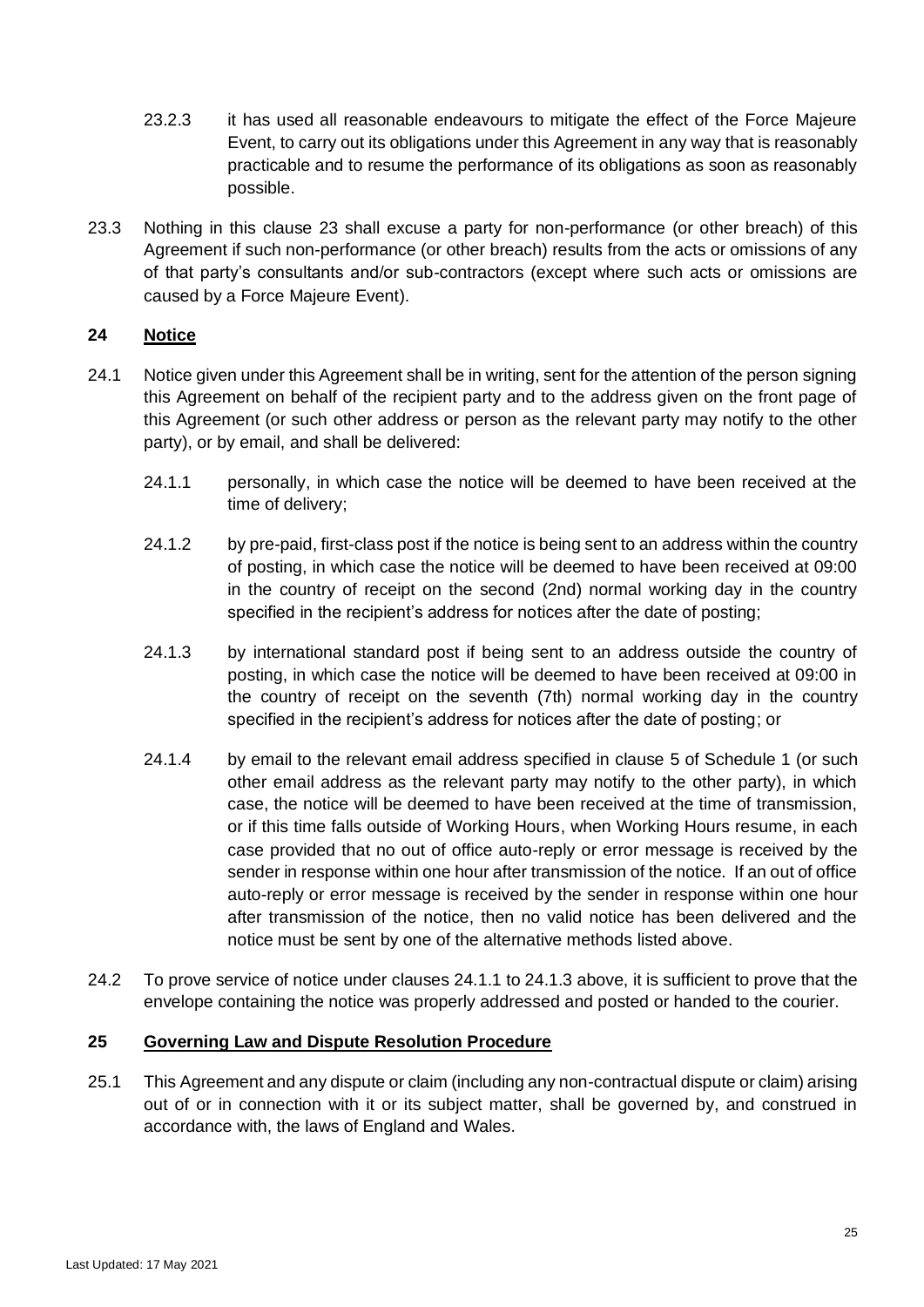- <span id="page-25-1"></span>25.2 Subject to the remainder of this clause [25,](#page-24-4) the parties irrevocably agree that the courts of England and Wales shall have exclusive jurisdiction to settle any dispute or claim (including any non-contractual dispute or claim) that arises out of or in connection with this Agreement or its subject matter.
- <span id="page-25-0"></span>25.3 In the event that any claim or dispute arises out of or in connection with this Agreement, the parties shall, following service of written notice by one party on the other, attempt to resolve amicably by way of good faith negotiations and discussions any such dispute or claim as soon as reasonably practicable (and in any event within 14 calendar days after such notice or by such later date as the parties may otherwise agree in writing). If the parties are unable to resolve the dispute or claim in accordance with this clause [25.3,](#page-25-0) either party may commence proceedings in accordance with clause [25.2.](#page-25-1)
- 25.4 Nothing in this clause [25](#page-24-4) shall prevent either party from applying at any time to the court for injunctive relief on the grounds of infringement, or threatened infringement, of the other party's obligations of confidentiality contained in this Agreement or infringement, or threatened infringement, of the applicant's Intellectual Property Rights.